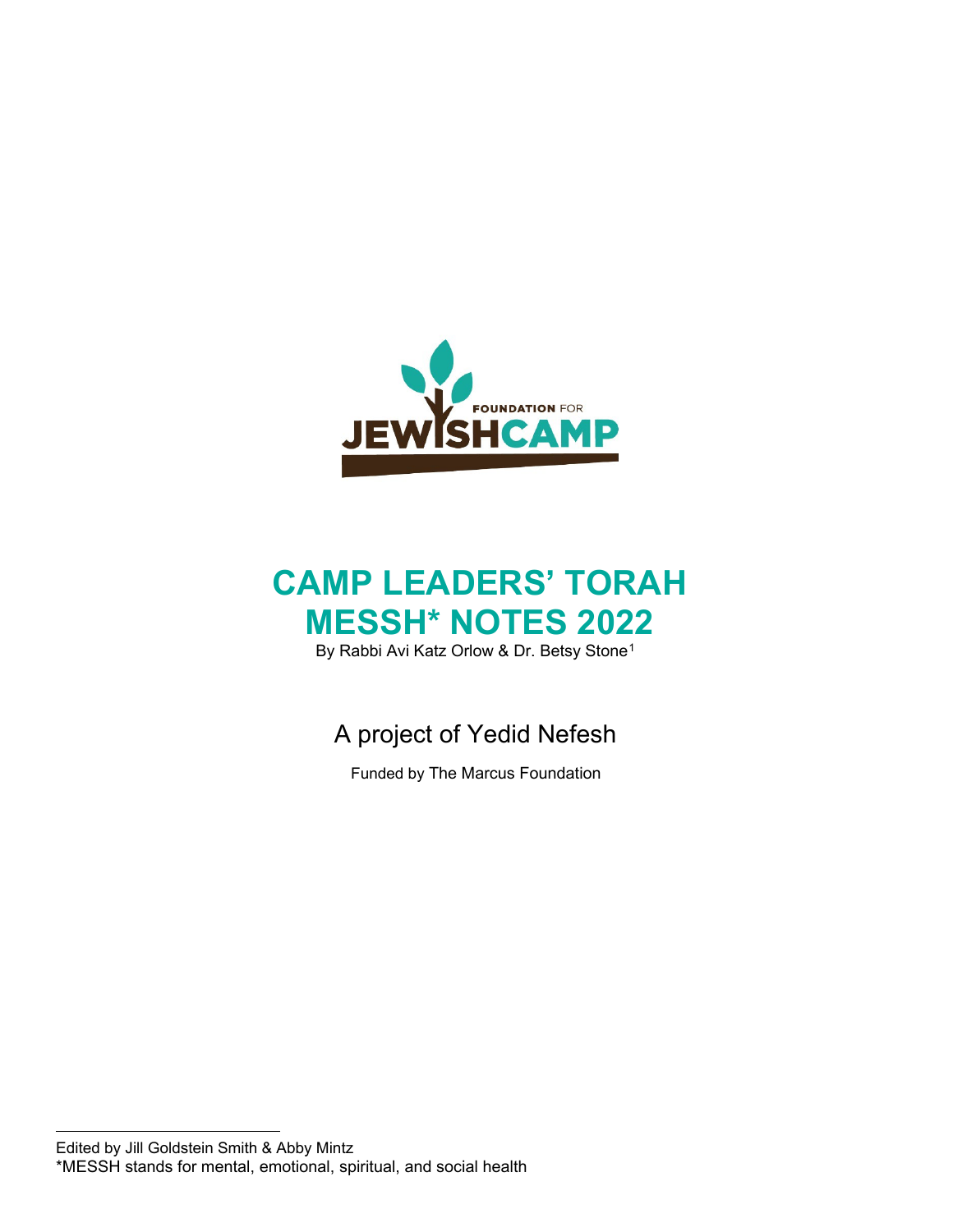### **TABLE OF CONTENTS:**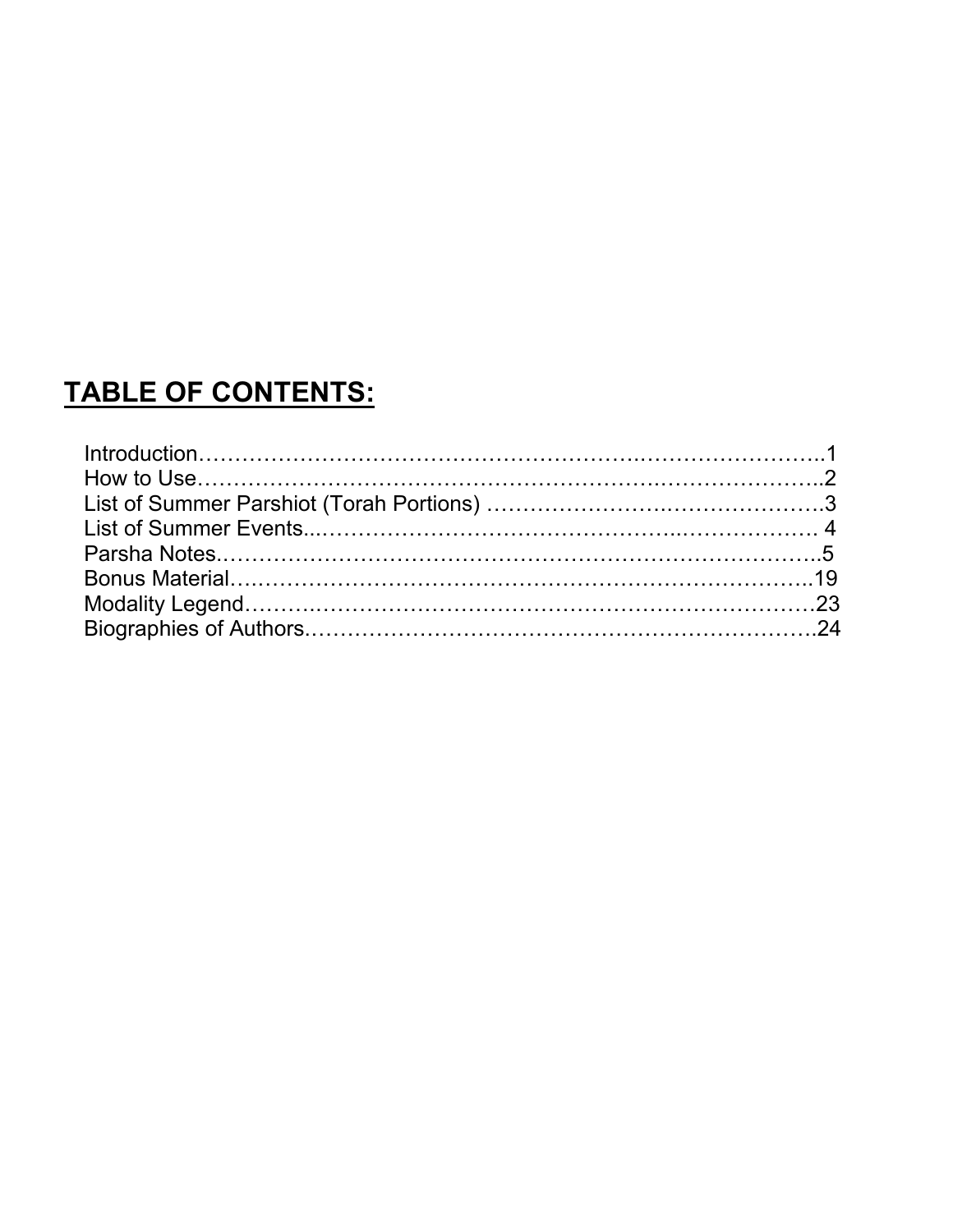### **INTRODUCTION:**

Rabbi Simcha Bunam of Peshischa, 19th Century Polish Hasidic Master, famously taught:

Every person should have two pockets. In one, [there should be a note that says] *bishvili nivra ha'olam*, 'for my sake was the world created.' In the second, [there should be a note that says] *anokhi afar va'efer*, 'I am dust and ashes.'

This represents a dynamic and creative tension between hubris and humility that represents our ongoing struggle to take the right amount of space in the world. But, sadly this does not ring true given the state of the world these days and the ever changing and depressing newscycle. These days it feels that our pockets are either overflowing with the dirt of devastation and cruelty or barren and devoid of hope and possibility. It is easy to oscillate between feeling completely overwhelmed and empty. At times we even make ourselves feel important by mistreating others.

As a Camp Leader you have the opportunity to speak to your staff members and to your campers all the time. What will you say? How might you authentically support your community? What strengths might you draw upon to do this holy work? How can you elevate their strengths, so that they are using their superpowers, rather than focusing on deficits?

Our intention with this packet is to create a space of overlap between our two fields: Judaism and psychology. How does psychological thought intersect with Jewish ideas? How might we use Judaism to support personal growth? What does the wisdom of our tradition have to teach us about the very real struggles we face today?

This resource provides examples from our tradition, meaningful quotes, and questions for reflection. With this small packet we offer you, the leaders in your Jewish camp community, something to put in your pockets. We hope these Torah Notes support you in your leadership. Judaism matters and holds us, and our wisdom tradition has a map to our strengths. The Jewish content was intentionally designed to be accessible. We encourage you to look up sources for placing text in its context, and exploring the nuances expressed in the original language. We hope that you reach into either of your "two pockets" throughout the summer to use this packet to create/illuminate all of your community's individual and collective strengths.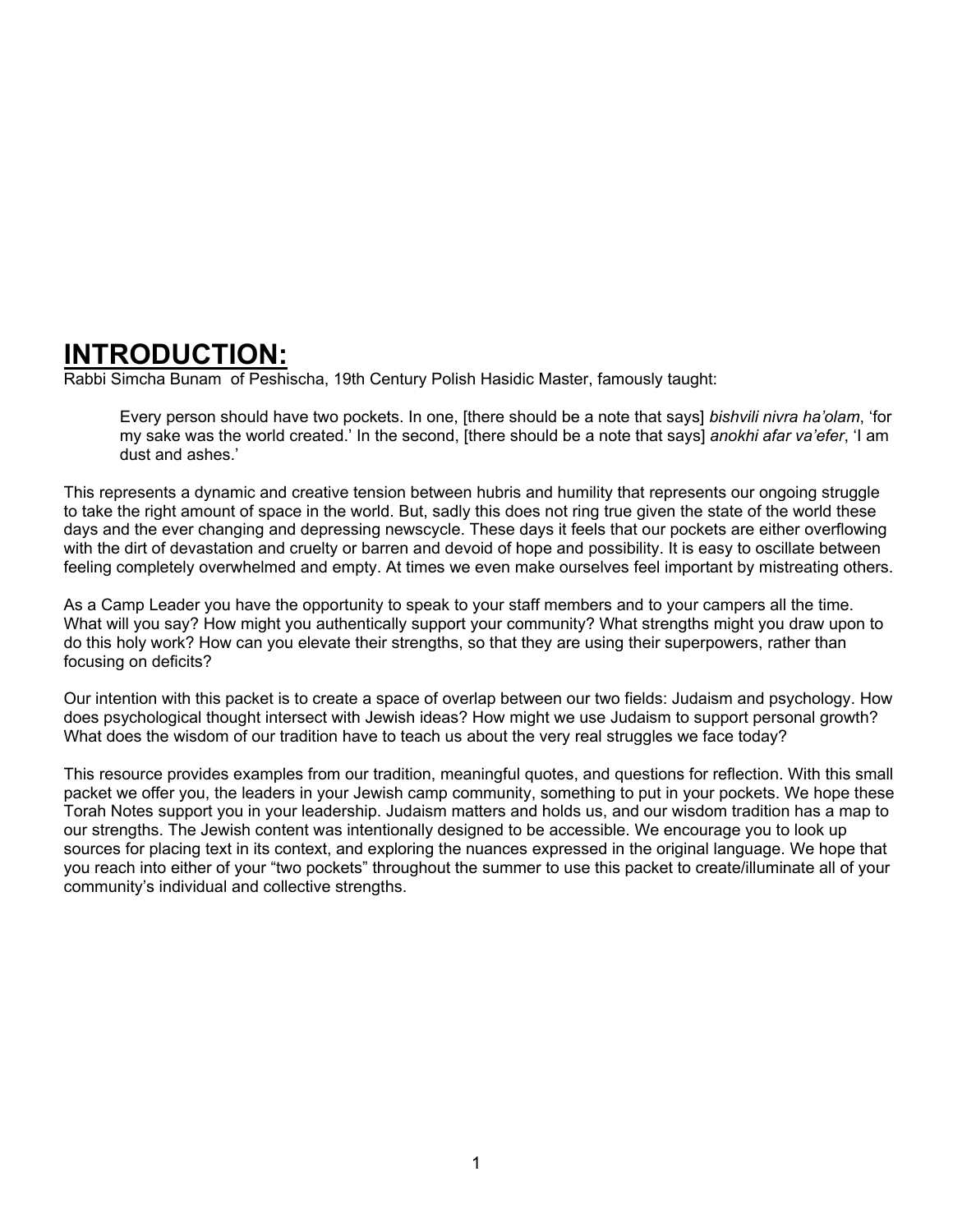### **HOW TO USE**

We make meaning by drawing our attention to the meeting of the timely and the timeless. In Jewish tradition we stay attuned to the liturgical reading of the Torah and the calendar of holidays. In camp we are also sensitive to beginnings, endings, and other liminal moments. These ideas and texts serve as a timeless frame to discuss a myriad of inter/intra-personal issues that are very timely.

In its simplest form, use these texts and ideas to frame your Shabbat teaching or introduction to an event at camp. For example, you might use *Parshat Bamidbar* to help counselors think about the intersection between their work and Torah, elevating care for campers to a Mitzvah. We hope that these brief writings will create easily accessible ways to frame camp through the lens of Torah -- for you, for your staff, and campers. You might even use them for emails to parents!

Below you will find tables to show you how we merged Jewish and psychological themes. Following that you will find ideas culled from the summer *Parshiot*, Torah portions, and the larger summer calendar. We offer some discussion questions. After that some longer form essays that play with ideas that are timely and timeless regarding our ongoing experience with COVID. Finally you will find a legend of modalities. We offer this as a supplement to the Torah notes to inspire you to play with and mash up the content with various ways of presenting and remixing the material to meet your leadership needs.

Ultimately Torah learning is a means to an end of getting to discuss what is most important. It is a Trojan Horse that gets past people's guards to have deep engagement with things that matter. Our deeper emotional connections can also bring us back to Torah. The camp setting allows this cycle of human connection, personal growth, Torah and Judaism.

This is a draft. We recognize that it is far from complete. It is part of an interactive process to provide deep, accessible, and relevant resources for the field. Please give us your feedback and other content you would like to see us put into these notes for next year. Be in touch  $\frac{\partial u}{\partial x}$  ewishcamp.org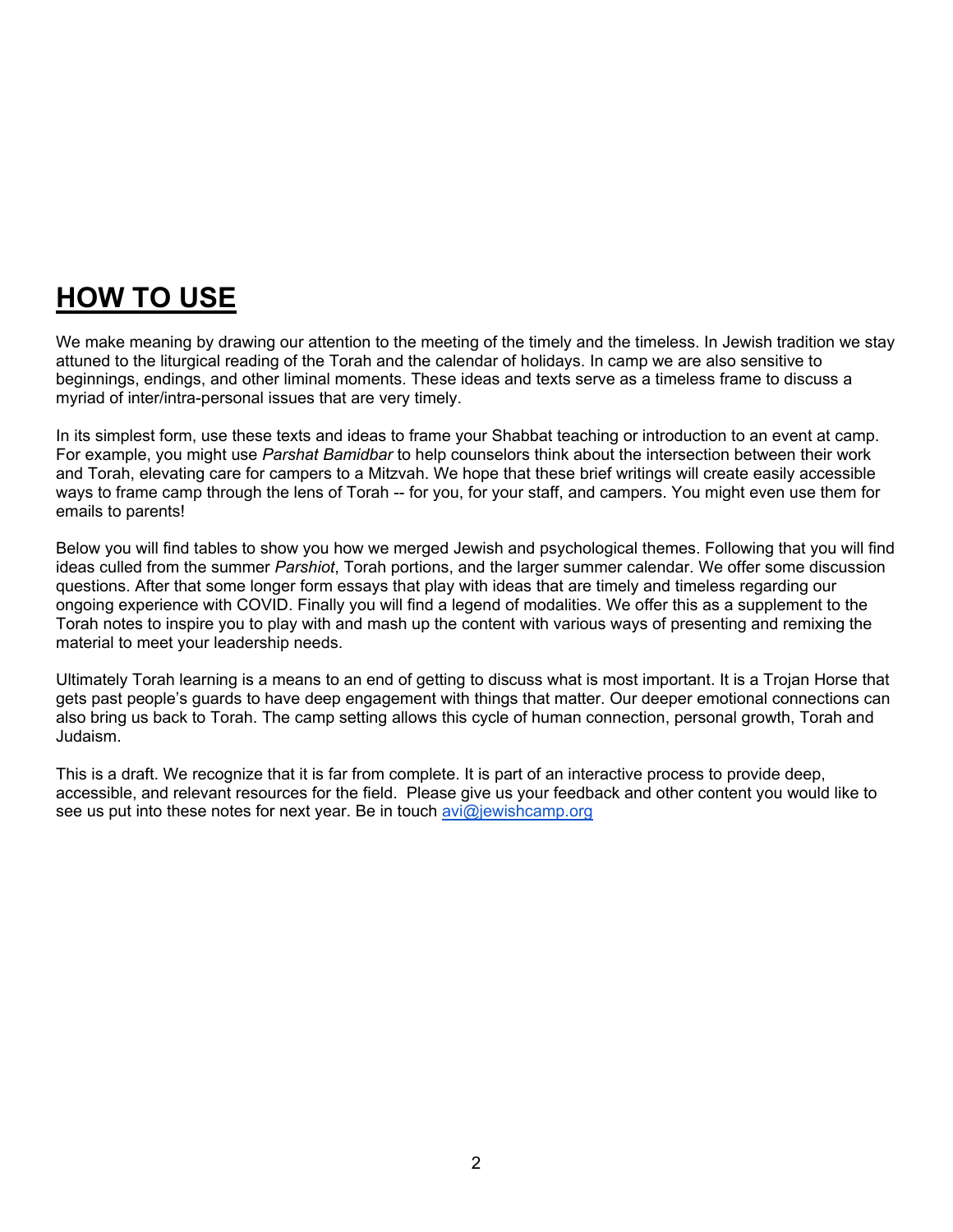## **LIST OF SUMMER PARSHIOT (Torah Portions)**

| <b>DATE</b>                | <b>TORAH PORTION</b> | <b>KEY THEMES</b>                                                                                  | Page #           |
|----------------------------|----------------------|----------------------------------------------------------------------------------------------------|------------------|
| May 28- June 4, 2022       | Bamidbar             | Accepting Responsibility; Work Ethic                                                               | 4                |
| June 4- June 11, 2022      | Nasso                | Seeking Truth; Empowering Others;<br><b>Cultivating Gratitude</b>                                  | $\overline{4}$   |
| June 11- June 18, 2022     | Beha'alotcha         | Second Chances; Including Others                                                                   | 5                |
| June 18- June 25, 2022     | Shlach               | Positivity; Forgiveness                                                                            | 6                |
| June 25- July 2, 2022      | Korach               | Contentment; Power & Authority;<br>Accepting Responsibility that Comes<br>with Privilege           | $\overline{7}$   |
| July 2 - July 9, 2022      | Chukat               | <b>Understanding Shared Goals;</b><br>Developing Perspective; Processing<br>Grief                  | 8                |
| July 9 - July 16, 2022     | <b>Balak</b>         | Heightening Awareness; Emotional<br>Regulation                                                     | $\boldsymbol{9}$ |
| July 16-July 23, 2022      | Pinchas              | Accepting Feedback; Developing<br>Leadership                                                       | 10               |
| July 23-July 30, 2022      | Matot-Masei          | <b>Upholding Commitments;</b><br>Determining What is Fair and<br>Equitable; Learning from Mistakes | 11               |
| July 30- August 6, 2022    | Devarim              | <b>Writing History</b>                                                                             | 12               |
| August 6- August 13, 2022  | Va'etchana           | Envisioning the Future; Reflect &<br>Remember; Faith; Adapting to<br>Change                        | 12               |
| August 13- August 20, 2022 | Ekev                 | Supporting Others' Boundaries;<br><b>Building Intentional Culture;</b><br>Delegation               | 13               |
| August 20- August 27, 2022 | Re'eh                | Spirituality                                                                                       | 14               |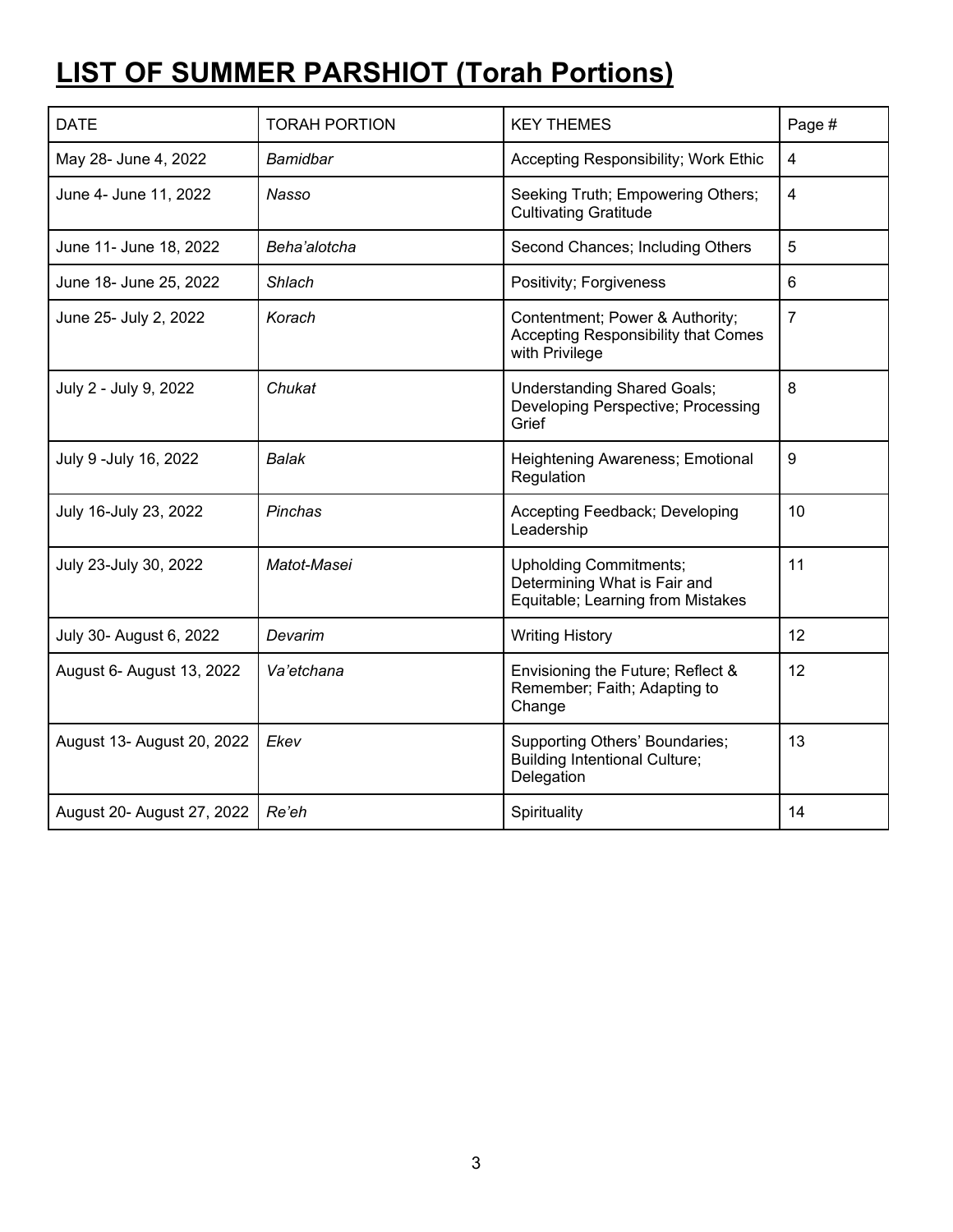### **LIST OF SUMMER EVENT[2](#page-5-0)**

| DATE (Your Camp's)     | <b>TORAH PORTION</b>      | <b>KEY THEMES</b> | Page # |
|------------------------|---------------------------|-------------------|--------|
|                        | <b>Staff Week</b>         |                   |        |
| May 31, 2022           | Rosh Chodesh Sivan        |                   |        |
| June 5- June 6, 2022   | Shavuot                   |                   |        |
|                        | Opening Day of Camp       |                   |        |
| June 21, 2022          | <b>Summer Begins</b>      |                   |        |
| June 29- June 30, 2022 | <b>Rosh Chodesh Tamuz</b> |                   |        |
| July 4, 2022           | Independence Day          |                   |        |
|                        | Visitors' Day             |                   |        |
| July 29-July 30, 2022  | Rosh Chodesh Av           |                   |        |
|                        | 6th Week Slump            |                   |        |
| August 7, 2014         | Tisha B'Av                |                   |        |
| August 12, 2022        | Tu B'Av                   |                   |        |
|                        | Last Week of Camp         |                   |        |
|                        | Last Day of Camp          |                   |        |

<span id="page-5-0"></span> $^2$  While we did not finish this section for summer 2022, we left this in here to inspire you and get your help in producing content for future iterations of this resource.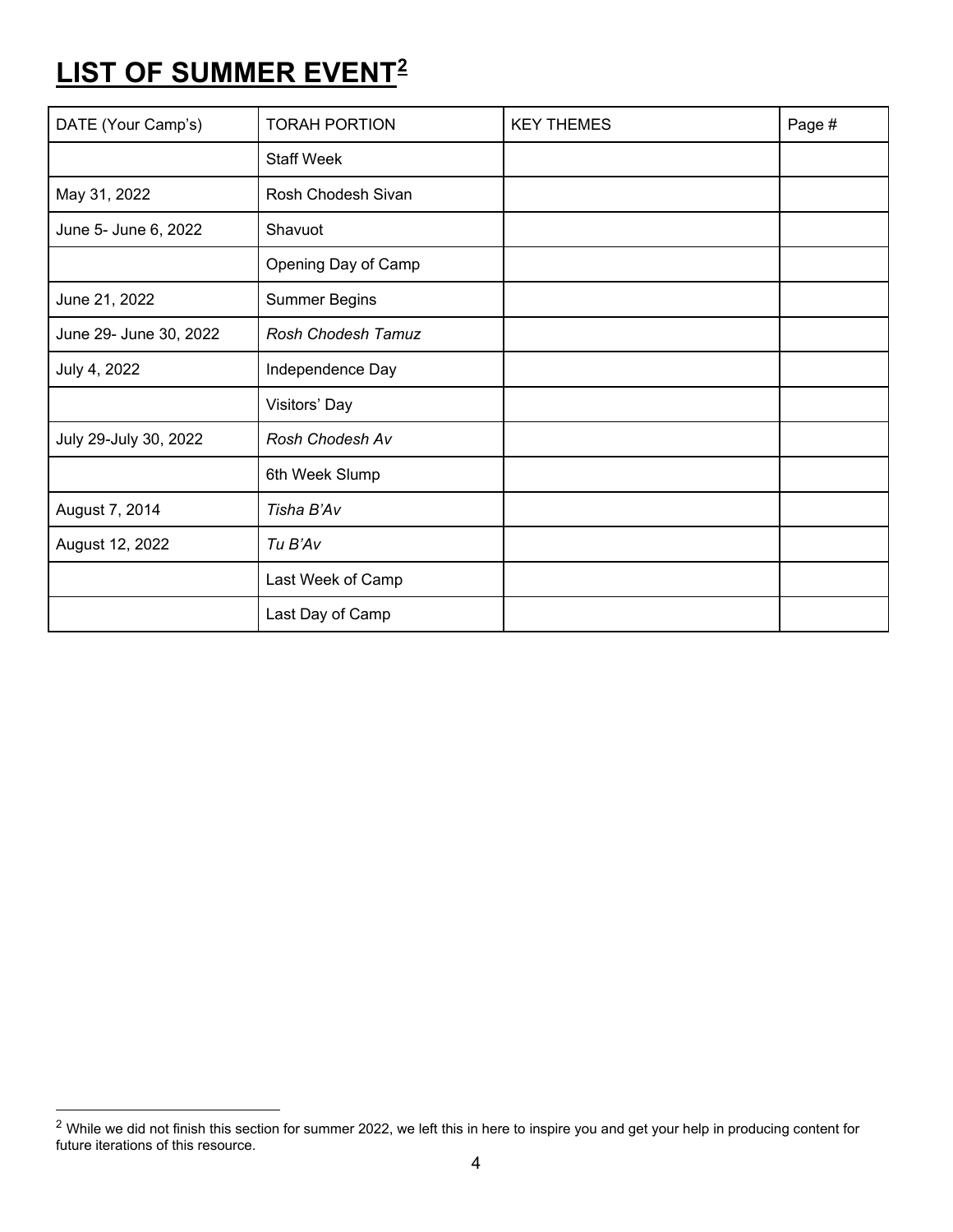### **PARSHA NOTES**

### *Bamidbar*

**Accepting Responsibility**

∞"These are the chronicles/children of Aaron and Moshe on the day that God spoke to Moshe at Mount Sinai. These are the names of Aaron's sons…These are the names of Moshe" sons" (Numbers 3:1-2, 26).

Rashi refers to "These are the offspring of Aaron and *Moshe*." It mentions only the sons of Aaron, yet they are called "offspring of *Moshe*." This is because he taught them Torah. This teaches us that whoever teaches his friend"s son Torah it is as if

he had fathered him. (*Talmud Sanhedrin* 19B). In the role we have to care for and teach other people's children, we have a lot of responsibility. We also have a great opportunity and honor. **What are the most rewarding moments of being a counselor? What makes this responsibility difficult? Understand that this work might also change YOU. How might responsibility deepen your connection with yourself?**

#### **Work Ethic**

∞"…Thus shall you do for them, so they shall live and not die; when they approach the Holy of Holies, Aaron and his sons shall come and assign them, every man to his work and to his burden. But they shall come and look as the holy is inserted, lest they die." (Numbers 4:17-20)

In the time of the Tabernacle, Aaron and the priests coordinated the community to contribute meaningful gifts and offerings in the spirit of maintaining the integrity of the community. Though the high priests had a lot of responsibility, without delegating and empowering other people to participate, they would not have been

able to function.Both the Hobbit and Harry Potter celebrate the importance of the everyday person in accomplishing big tasks. Best articulated by the wisdom of the seniors in the community, Gandalf says, "I found it is the small everyday deeds of ordinary folk that keep the darkness at bay;" Albus Dumbledore says, "Perhaps those who are best suited to power are those who have never sought it." In this holy work of Jewish education, we may sometimes feel like the everyday person who is fighting for power, and we may sometimes be the high priest who is given all of the authority. **Through our work, how are we involved in the most important parts of camp? How do we let other people glimpse our goals and processes so they can be a part of the work we do? What are the goals of camp? Your goals at camp? What more can we do to motivate people to step up?** Responsibility without power can be crazy-making. I need to accomplish something I'm not equipped for. What power do you **already** have to accomplish your goals? Can you articulate these goals?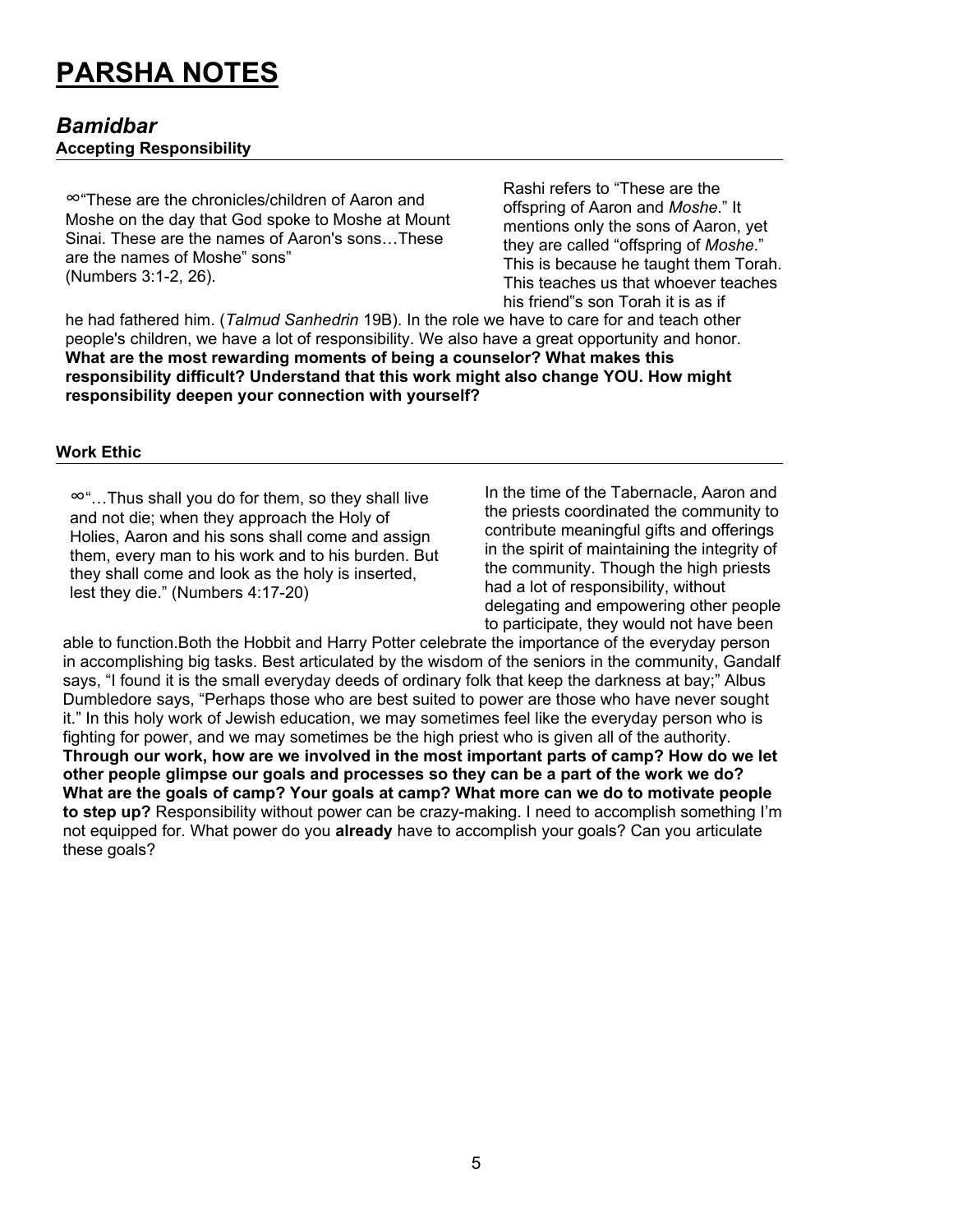∞ "If a woman is accused of adultery by her husband, and there are serious grounds for suspicion, she is given a choice: accept a divorce or stand up to a strange test. The test, if she opts for it, requires her to drink "bitter waters" into which the name of God had been dissolved. If she is guilty, she dies instantaneously" (Numbers 5:12-31).

Not all moments at camp are warm, fuzzy, and fun. If someone has to step up to be the "bad cop" and maintain order in the community, uphold expectations, or enforce rules, how do they do that in a thoughtful way? We recognize the issues of gender here. Why do we focus on the possible misbehavior of women alone? This

biblical example of law, punishment and justice, raises interesting questions: What are "serious grounds" for suspicion? Are there tests that can actually prove someone"s innocence? What might be an ideal situation or dynamic after the conflict is over? These questions are important because **all communities need to address challenging behavior, as we establish and reestablish norms.** What is the basis for an accusation? Are these serious grounds based on rumor and group thinking? Could they even be a form of bullying? How do we protect our community from ungrounded accusations?

**How do each of us respond? What are our policies and our consequences? And if it's important to us, how can we treat the person who made a mistake with care?** Another question raised here is whether this accusation or confrontation takes place in the public or private sphere. Does the community's need for the truth outweigh the accused person's honor?

#### **Empowering Others**

∞" Though the offerings for the *korbano*t (sacrifices) were the same, the leaders brought different *kavanot* (intentions) and symbolisms that were unique to their tribe" (Numbers 7:10-36).

Each person has a unique motivation for participating in community, and each person in the group brings unique gifts, ideas, and perspectives to the team: some people may be learn best by seeing, hearing, doing, or even

teaching. Some campers will prefer group games, others reading alone. Some will seek adventure, and others will create art. There are multiple doorways to entering community, and having meaningful time at camp. The same holds true for staff – we each have different experiences, and strengths. What strengths do you see in others that help you in your work? The work that we do, and the sacrifices that we make will feel more worthwhile when everyone is fully invested in the process. **Share about a time that you were in a group with different kinds of people. What made those people different from each other? How did you get to understand and respect those differences? How can you take what you learned from your example to create an experience for campers that values and celebrates their differences? What does this look like at bedtime? During meals? Or, during other programming you create?**

#### **Cultivating Gratitude**

∞"**The Lord spoke to Moshe saying: Speak to Aaron and his sons, saying: This is how you shall bless the children of Israel, saying to them: "May the Lord bless you and watch over you. May the Lord cause His countenance to shine to you and favor you. May the Lord raise His countenance toward you and grant you peace." They shall bestow My Name upon the children of Israel, so that I will bless them." (Numbers 7:22-27).** 

**This blessing has 3 parts: God watches over us; God favors us, and God grants us peace. All 3 aspects have God SEEING us. What are the blessings we overlook? Do you think you are blessed in ways you don't even notice? What if you set an alarm every hour, and had to look around you and find a blessing RIGHT THEN? The blessings of breathing, of grass and sun, of food, of friendship and of isolation.**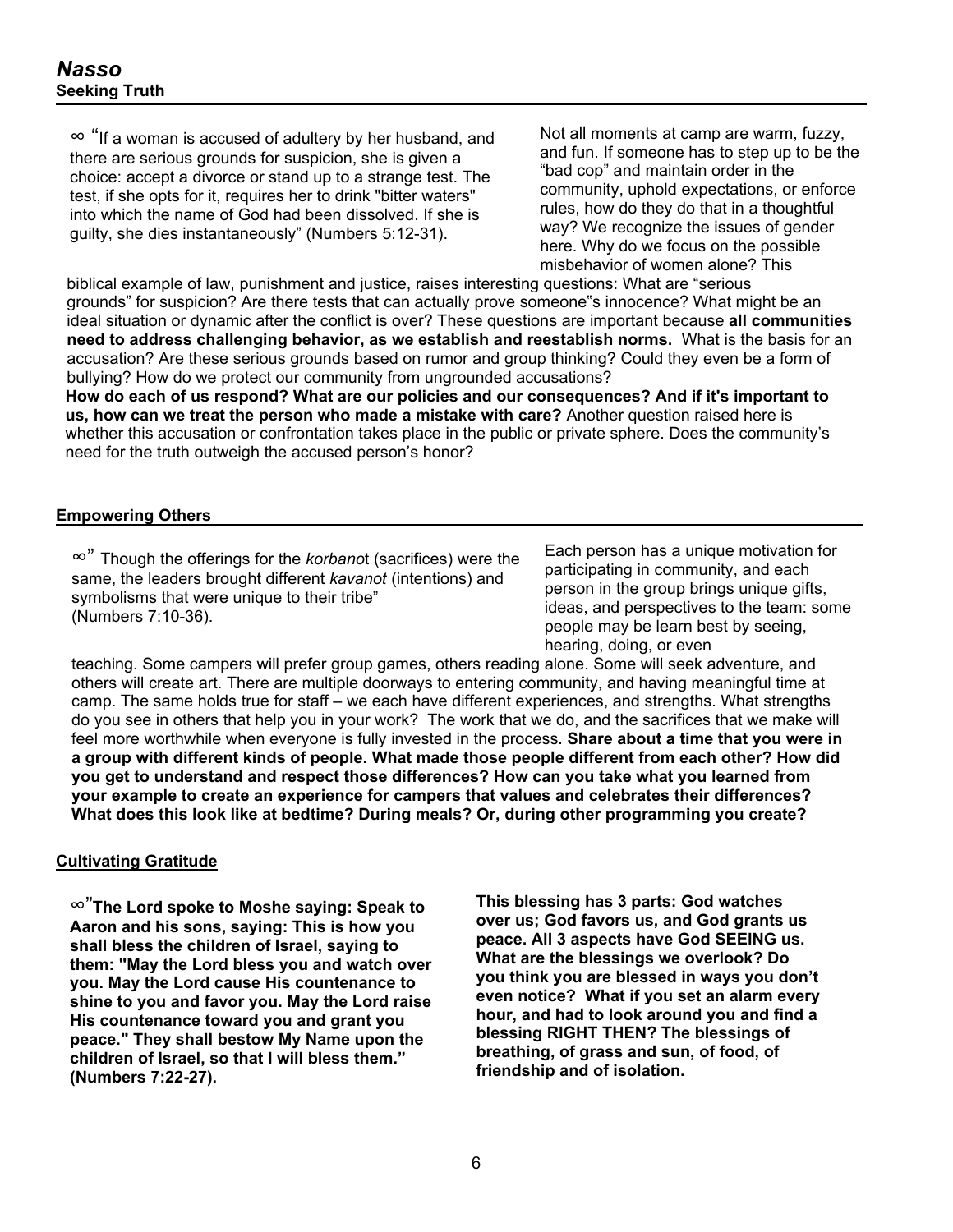∞ In the time of ritual sacrifices, anyone who was impure on the holiday of Passover, and therefore couldn"t bring the mandatory *Korban* (sacrifice), was given the opportunity to do so a month later (Numbers 9:6-14).

Time may not always be on our side. As long as each day may feel, the weeks fly by, and things that we didn"t plan for may interrupt our schedule. Maybe acknowledging mess ups is

sufficient for rebooting. **What is something you would like the chance to redo? Why? What was it like the first time when you didn't do your best and what would help you do better this time around?"** 

**[If applicable] as you hear your peers share, how can you commit to supporting someone else through something they would like a second chance at?**

#### **Including Others**

∞ Moshe said to his father-in-law, Chovev son of Reuel the Midianite (also known as Yitro), "We are now on our way to the place that God promised to give us. Come with us and we will let you share the benefit of all the good things that God has promised Israel." "I would rather not go" replied Chovev/Yitro, "I wish to return to my land and my birthplace." "Do not abandon us" said Moshe, "After all you are familiar with the places where we are going to camp in the desert, and you can be our guide." (Numbers 10:29-31)

Yitro was not Jewish, and he was a valued member of Moshe" family. Moshe saw Yitro"s presence as an opportunity to learn and be guided in a new adventure. There are people in our community who might be different from you: It may be easier to get a vantage point about our values and issues from another person who is not in the midst of the average experience. **What can you do to include someone who might feel different from those around them?** 

**How do we invite those who feel different to share their thoughts and feelings? How can someone who might feel like a stranger to you actually be your guide? To guide your answers, consider your personal experiences: All of us feel like outsiders at times. We see other people having fun without us and we feel rejected. We are envious of that one's clothes or this one's parents or the other person's vacations or everyone's curated image on social media. And yet we are judged by the same laws and expectations. Or are we? How do you feel when you see people treating others as outsiders? When someone is racist, anti-Semitic, sexist, or simply unkind? Do you judge the person responsible? Do you have a responsibility here – and can you carry it out? And, most importantly, what stops you? Look around you -- whose voices are silenced, either by fear or by other people? What do you need to do to make space for those voices?**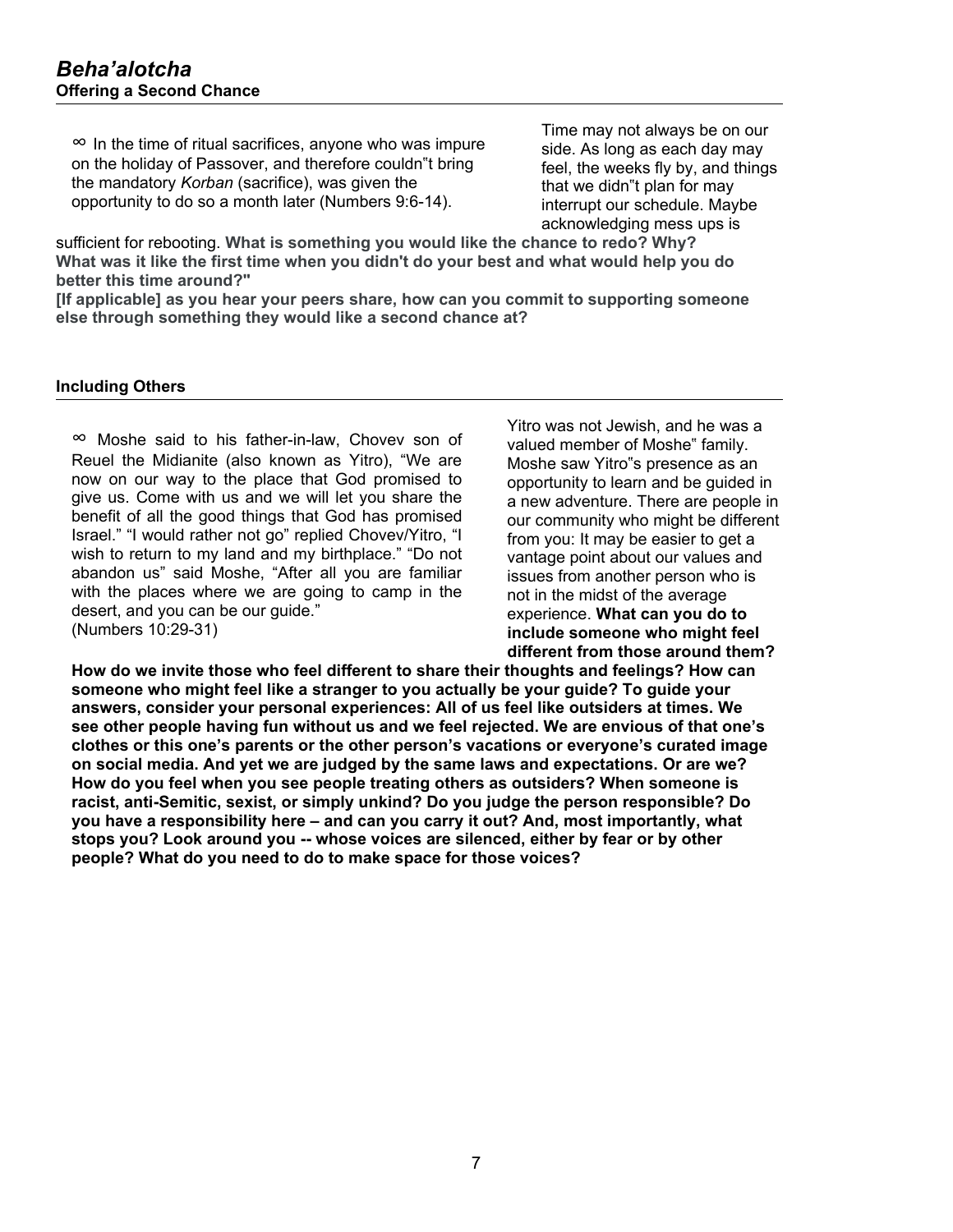∞ Ten of the twelve spies gave the following report: 'We came to the land where you sent us, and it is indeed flowing with milk and honey, as you can see from its fruit. However, the people living in the land are aggressive, and the cities are large and well-fortified. We also saw the giant's descendants there." (Numbers 13:27-28)

The spies in this story had a mixed review about their experience. They saw that what they would be working for is worthwhile – and brought back concrete evidence when they showed the fruit. However, they focused on their fears about the challenges ahead. They had forgotten about recent victories and their ability to overcome obstacles. Their negativity is connected to

wandering in the desert for 40 years. In our lives, we have accomplished great things that can get lost to critique and fear.Fear is both a form of wisdom and an obstacle. **What journey are we about to explore and how do we feel? What is a balanced assessment of our strengths and weaknesses, opportunities and problems- personally and collectively?** When do we let our fears stop us?

#### **Forgiveness**

∞God was angry with the people of Israel, and was going to kill them with a plague and annihilate them. Moshe protested, so that the people would not be destroyed. He pleaded, "With Your great love, forgive the sin of this nation, just as You have forgiven them from the time they left Egypt until now" and God said, "I will grant forgiveness as you have requested." (Numbers 14:18-20)

The relationship between God and the Jewish people is described as a great first love that works through disagreements. In this passage, Moshe reminds God about that relationship. Perhaps he would urge God to take a listen to John Legend"s song ["All of](https://www.youtube.com/watch?v=450p7goxZqg)  [Me"](https://www.youtube.com/watch?v=450p7goxZqg) "love your curves and all your edges, all your perfect imperfections. Give your all to me, I"ll give my all to you." When Moshe stands up for the people, he is focused on the original vision for a promising future.

I don't have to like all of you to value you. **When we are in conflict, we are often emotionally distraught. At those moments, how can we work through our unpleasant feelings to remind ourselves of what we are all here at camp for? What opportunities will arise as a result of moving through conflicts with others? In fact, the people I resolve conflicts with are often the people in my inner circle. How might resolving conflict bring us closer to one another?**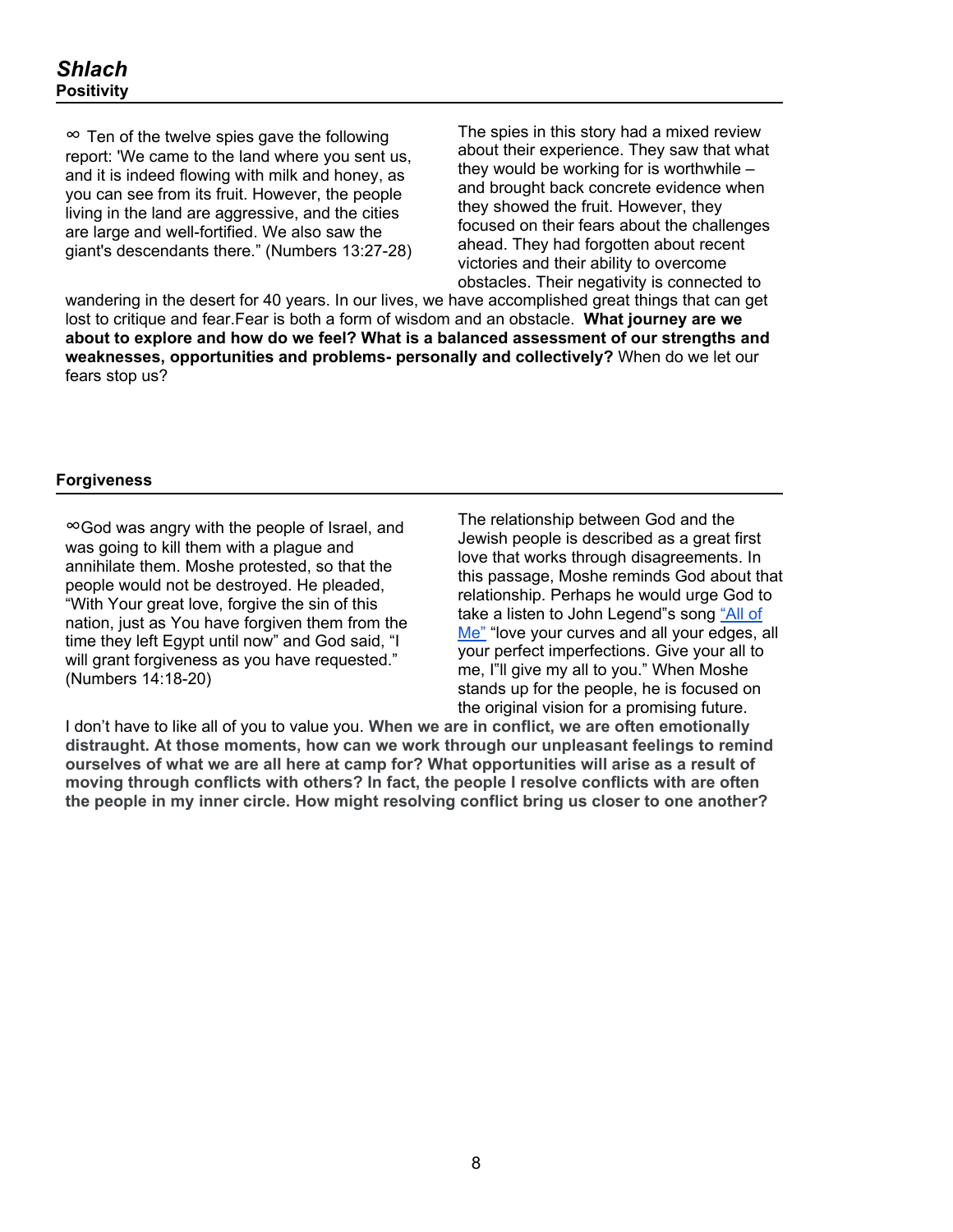∞"Isn't it enough that the God of Israel has separated you from the community of Israel? He has brought you close to Him, allowing you to serve in God's Tabernacle and to minister as the community's leaders. Although He gave this privilege to you and all your fellow Levites, you are now also demanding the priesthood!" (Numbers 16:9-10)

In Pirkei Avot 4:1 "Ben Zoma said: Who is rich? Those who are happy with their portion." In this text, Moshe is responding to Korah- who didn"t have a large portion, but also wasn"t happy. A role model for seeking happiness in the face of adversity is Sam Berns. Sam was diagnosed with progeria at age two- a disease which caused him to age

quickly. At seventeen years old, a few months before he passed, he explained in a

[Ted Talk](https://www.youtube.com/watch?v=36m1o-tM05g) how he beat obstacles by creating a "Philosophy for a Happy Life." His suggestions include:

1) Be OK with what you ultimately can't do, because there is so much more you can do.

2) Surround yourself with people you want to be around.

3) Keep moving forward.

4) Never miss a party if you can help it. So "clap along if you feel like happiness is the truth- because I"m happy" (Pharrell Williams).

**What are you grateful for? What are you capable of doing? Who are the people who make you feel good? How will you move forward? How will you turn an event into a party? And wait, do we always have to be striving to feel good? When am I allowed to feel badly?**



#### **Power and Authority**

∞ Korach, along with Dattan, Aviram, and 250 men from the tribe of Reuven, challenge Moshe and Aaron's leadership. Eventually Korach, Dattan, and Aviram, along with their entire families are swallowed up by the earth, while the 250 men were consumed by a heavenly fire (Numbers 16: 1- 35).

Korach"s story raises some issues of challenging authority and group dynamics: leaders need to set limits, deal with inappropriate behavior, and stay positive, and community members need to find constructive ways to give them feedback and criticism. Consider the controversy of protests and strikes in America: there is an experience of inequity or injustice, difficult decision making

by the leadership, conflict, public inconvenience, and sometimes, a balanced resolution. **Who holds power and authority at camp? How do those with less power or authority get to manage up or disagree? Where do you see this at play as a staff member and where is it at play in a bunk? How can we encourage people to share power? If you don't get what you want, how do you move forward?**

#### **Accepting Responsibility that Comes with Privilege**

∞Any devoted thing in Israel shall be yours. (Numbers 18:14)

**What does it mean to experience privilege? By virtue of education, skin color, and economic opportunities. What privilege do you have that is based on opportunities you did not create? Being at camp is probably one. If you have opportunities, does that create obligation?**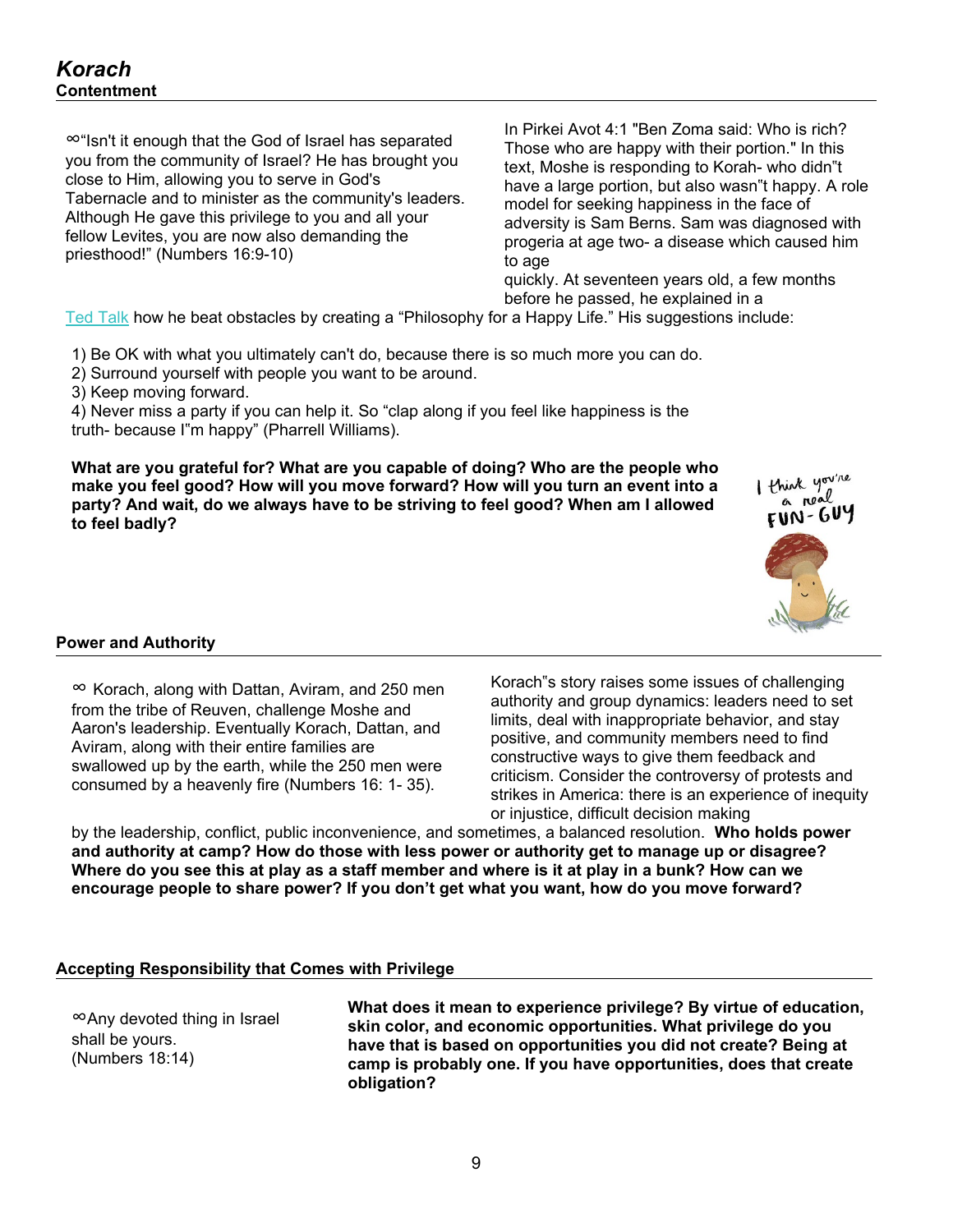∞ The people of Israel want to pass through Edom's territory and make a series of offers, such as, "We shall go on the highway, and if we drink your water- I or my flock- I shall pay their price." Edom continues to say no, and threatens war.

When there is a need for help or cooperation, how the request is asked can make all the difference. Though the people of Israel made some generous offers, none of them were appealing to Edom because they did not align with his goals or desires. If we can learn what Desires and interests

others hold that are in common with our own, then we are more likely to have them respond favorably to our requests. **Think of someone you may need to make a request from - a co, a camper, perhaps your supervisor. What do you imagine to be their goals and interests? Which of those can you relate to?** Would it help to think about their needs and responses BEFORE you make the request?

#### **Developing Perspective**

∞Miriam dies and the well dries up and the nation gathered against Moshe and Aaron to complain that there isn"t any water (Numbers 20: 1-11).

There are all kinds of difficult circumstances at camp. Perhaps the cabin's too hot or the food's not good enough. Sometimes the situation

might in fact be difficult, but people will be better prepared to cope if they have perspective. In the Torah, the Israelites could either push onward, or return back to Egypt. Returning to Egypt is like giving up, and going home to something that is uncomfortable but familiar. Is it important that we have new experiences? Pushing onward in the desert is like going on an adventure that will expand horizons, but sometimes it's difficult to keep going. **At camp- what bogs us down? What can we do to push onward through our desert? When our resources are scarce, how do we treat our providers? (Consider the mail carriers, food service providers, bus drivers, or others we may take for granted. ). How do we give appreciation to the people who support us through thick and thin?** It's really easy to come to expect predictable things: there will be dessert; the showers will work. What if we were GRATEFUL for these things? How might your life change if you searched out places and people for gratitude?

#### **Processing Grief**

∞ The entire congregation of the children of Israel arrived at the desert of Zin in the first month, and the people settled in Kadesh. Miriam died there and was buried there. The congregation had no water. (Numbers x:1-2)

**When Miriam dies, the well that has followed the people through the wilderness disappears. A well is a physical representation of care, of love, of nurturing. Who nurtures you? Who provides you with water?**

**What do we lose in grief? Part of the process of grief is honoring what we have lost.** 

**If you think about your COVID journey, what are you grieving? How do you honor your grief and your losses, without being lost in them? How can you honor the losses of others?**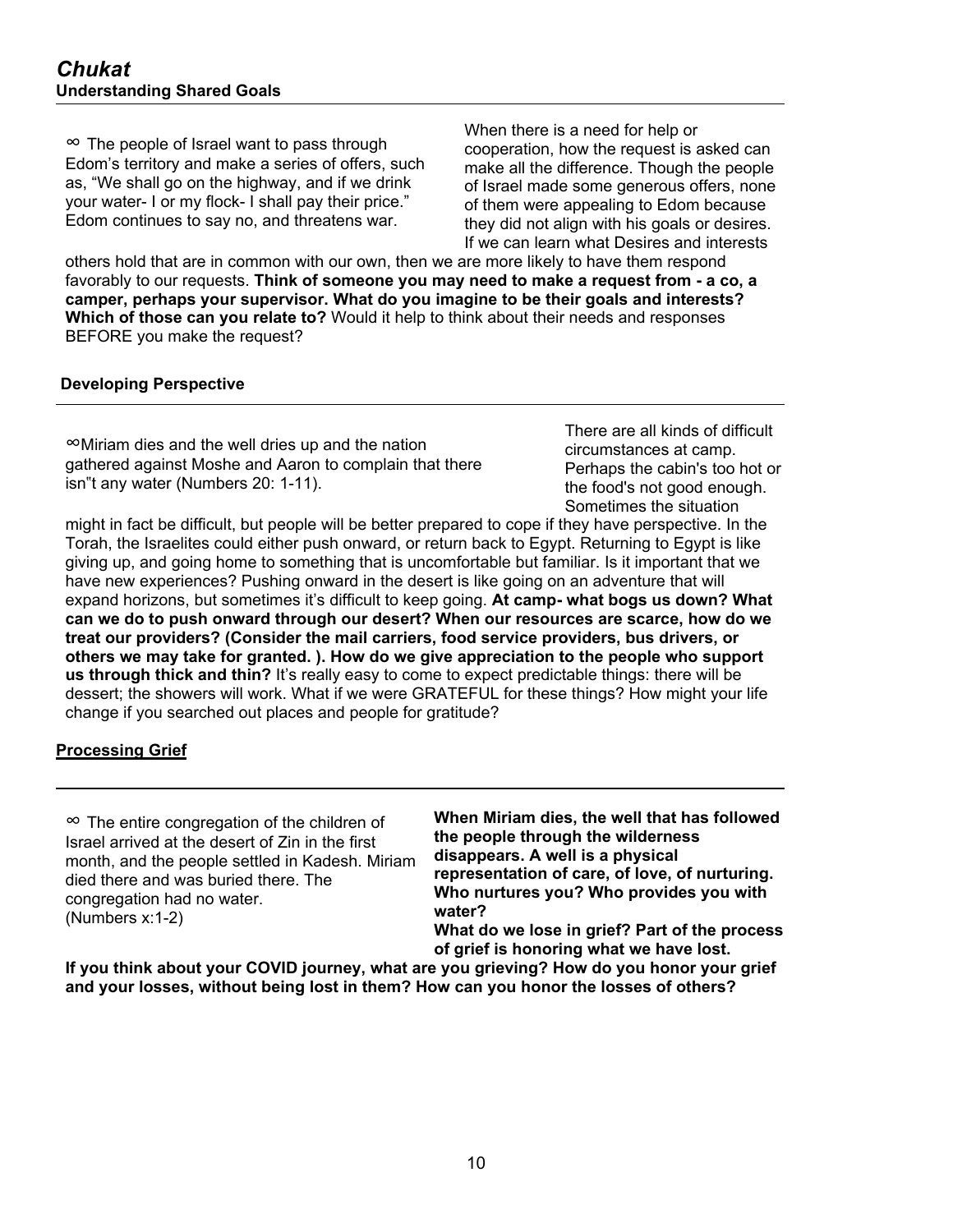∞ Along Bilam"s way he has an encounter with his talking donkey. (Numbers 22: 21- 35)

Balaam is a man on a mission. It takes three times for Bilaam to listen to the donkey's nonverbal cues before the donkey starts speaking –which is a bizarre and magical

occurrence in the Torah! At camp, there might be subtle signs that lead to the crazy blow up. **How have we been blind or deaf to the things people around us are communicating? What makes it hard to pay attention? How do we act as our best selves, unwavering, when we realize what needs to be done?** Understand that behavior is always a form of communication. What are you learning from your behavior and that of other people, from campers to senior staff? Are you paying attention?

#### **Emotional Regulation**

| $\infty$ Though intending to curse the Israelites,<br>Bilaam blesses them: "Mah Tovu Ohalecha"<br>Yaakov." (Numbers 23:1-24:28). | Balaam had his mind made up to be cold<br>and angry, because he was hired by Balak to<br>curse the Israelites. However, when Balaam<br>got to a height where he was overlooking the |
|----------------------------------------------------------------------------------------------------------------------------------|-------------------------------------------------------------------------------------------------------------------------------------------------------------------------------------|
|                                                                                                                                  | Israelite community, he had a change of                                                                                                                                             |

heart. When he "let go", it is as if he said, "It's funny how some distance makes everything seem small; and the fears that once controlled me can't get to me at all" [\(Frozen\).](https://www.youtube.com/watch?v=moSFlvxnbgk) 

Ultimately, Balaam found his personal space to have a new perspective, and his blessing celebrates the "good tents" that are the safe space of the Jewish people. **If we are resistant, mad, or negative, how do we change our minds? What do we need to say out loud that we feel we can't? How can you work through your own unpleasant feelings so that they don't get in the way of your ability to collaborate or problem-solve? Similarly, sometimes we see things through a rosy lens -- everything is fine. How do we open ourselves to the reality that most things are mixed -- good and bad, happy and sad?**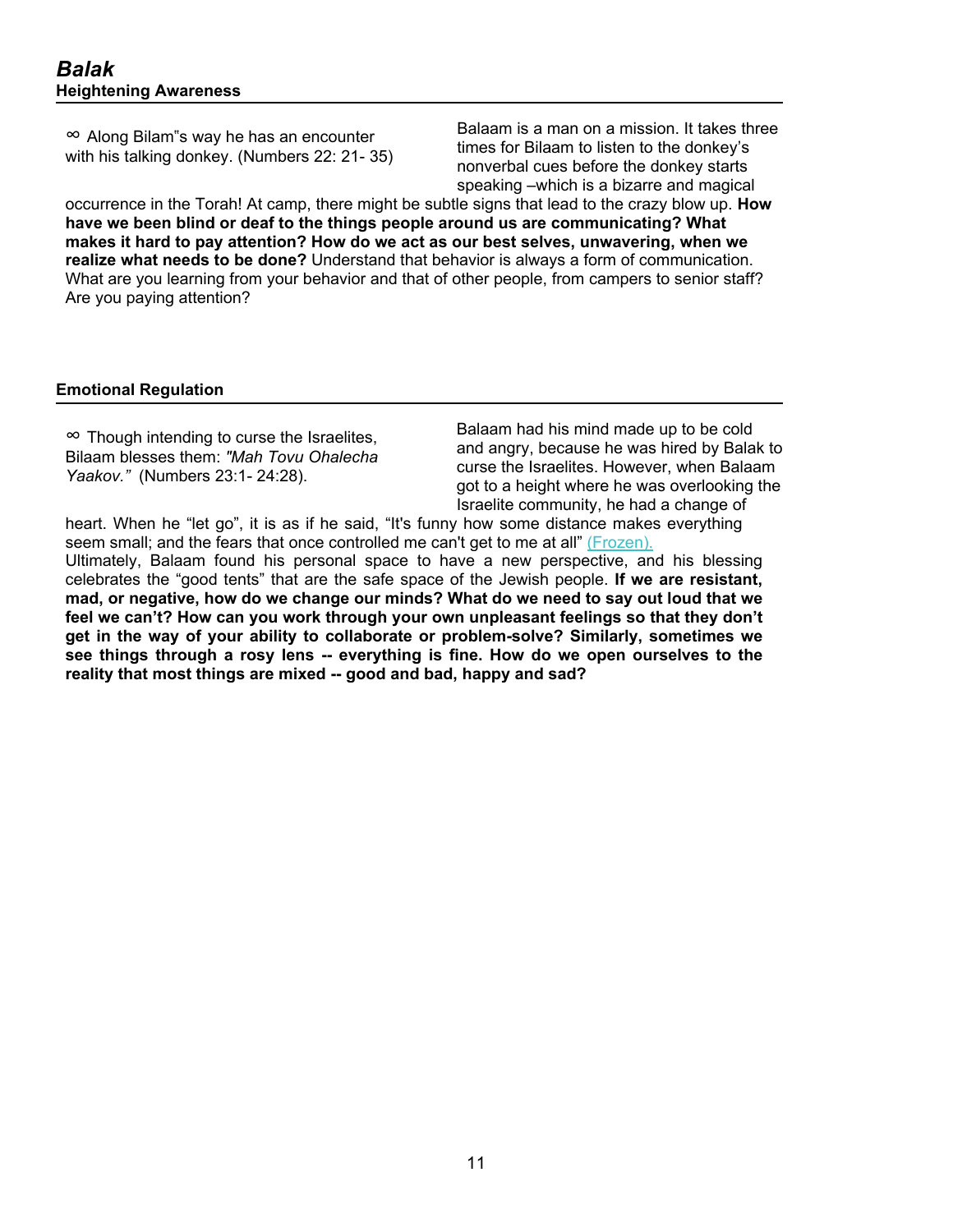∞ Motivated by the question of Tzelafchad's daughters regarding their father who died without any sons, the laws of inheritance are discussed. Moshe brought their case to God, who told him that "the daughters of Tzlafchad speak properly" (Numbers 27: 1-11).

Sometimes, there are situations we hadn't anticipated, and imagining worst and best case scenarios can prepare us to plan ahead. In this story, solutions come from a group of women who asked bold questions to advocate for their needs.

They were heard by the leadership, and change was made- which demonstrates effective dialogue and feedback. At camp, everyone from the director to a first year bunk staff are bestserved by welcoming the ideas and perspectives from those with less experience or designated authority. **When and from whom do we ask for feedback? How do we respond to unsolicited feedback? When it comes to questioning authority - when is it helpful and when is it harmful?**

**The daughters saw inequity and found the courage to speak. What do you need to see inequity? Do you have the courage to speak? Is there a way we can speak to power that makes our words more or less likely to be considered?**

#### **Developing Leadership**

∞ Moshe is told to prepare for his death, and Joshua is chosen as his successor. (Numbers 27: 12- 23). The Midrash depicts Joshua as setting up chairs in the library after everyone else has left (*Bamidbar Rabbah* 21:14).

There are many different styles of leadership. Different situations demand different leaders and leadership styles. Leaders are figure heads who shape visions, and they help out with schlepping

things. **What styles of leadership are manifest in our group? How might each of us expand our leadership tool box? In what natural ways do you have followers? How would you like others to follow you? We are taught to live our lives with a sense of their finitude. If today were the end, if you were going to be judged or grieved based on your behavior in each moment, how would you act? Are there changes you could make right now? Can you lead through silence, or is leadership always noisy?**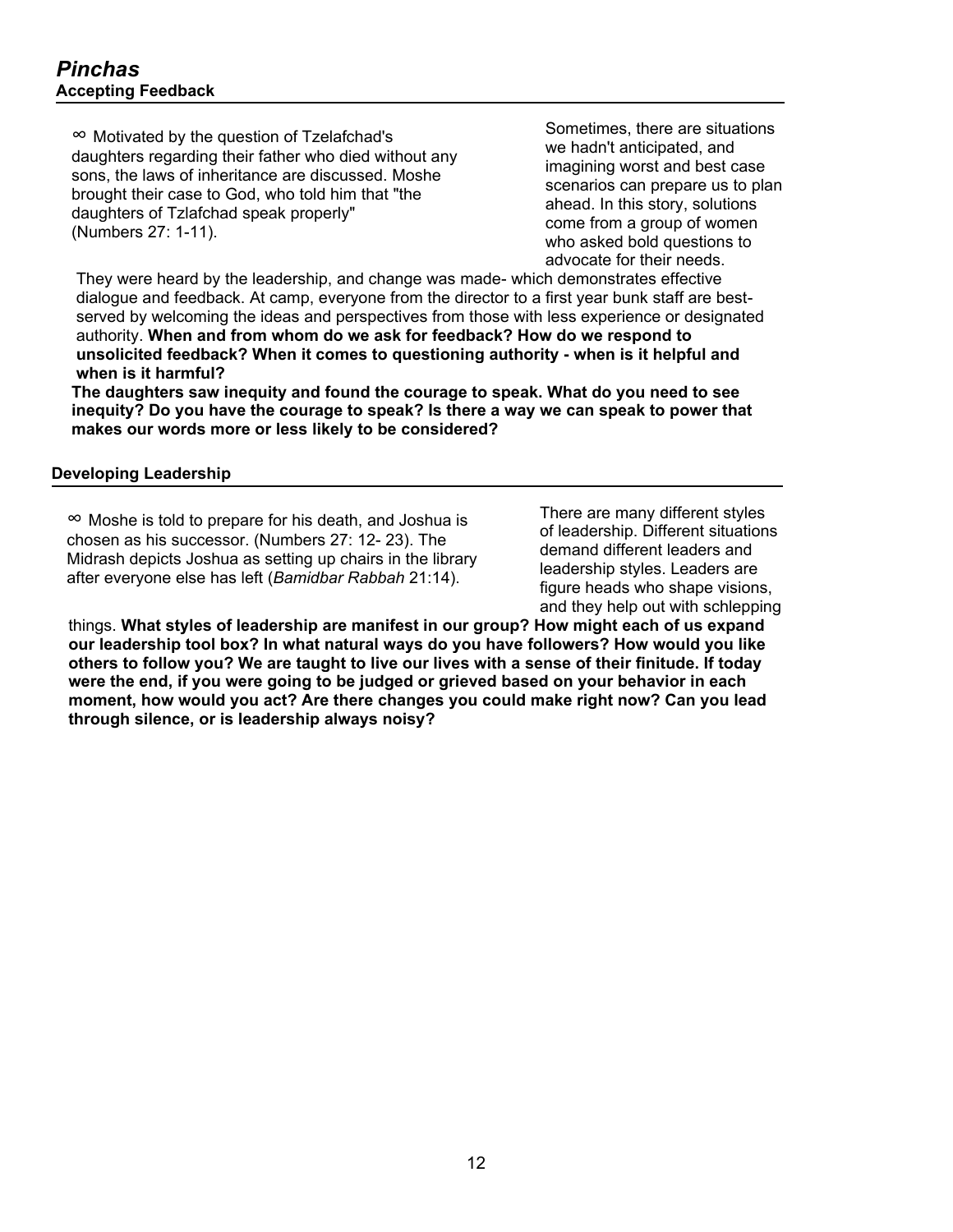∞ The laws of personal vows and selfimposed verbal obligations are listed (Numbers 30: 2- 17).

The words we say can have a lasting impact. We can't undo a text message or an email after we've hit "send" and some people have faced severe consequences for their mistakes. We should be mindful

With our words so we make promises that we can keep to our campers, our fellow staff, or our supervisors. We can also get locked into self- imposed verbal obligations, when we say "could" "should" and "would." When we are in community and hear each other's commitments, we can choose to remain silent, hold each other accountable, or forgive and forget. **What promises have you made? What have you kept, and what do you need to be annulled? How do I hold others accountable? How do I wish to be held accountable? How is our group holding each other accountable to following through on our words?**

#### **Determining What is Fair and Equitable**

∞ As a concession so that Reuben and Gad could settle on the Eastern side of the Jordan, they agreed to lead the fight to conquer land. Moshe agreed, "When the land is then conquered before God, you may return [home] and you will be free of any obligation before God and Israel. (Numbers 32:22).

It must have taken courage for Reuben and Gad to ask for something different from the other Israelites. Perhaps for their families, they were doing acts of self-care when they requested to settle in a different location. However, when they asked, they recognized the greater good, and agreed to not abandon the

group when it counted. How do we respect the needs of the few as part of a larger group? Community is based on balancing individual needs WITHIN a communal context. **Therefore, when we ask for unique treatment how do we still engage with the group? And like Moshe, how do we communicate the bottom line of responsibilities and make decisions that people respect? How do we determine what is fair and equitable?** Can these decisions be made by a leader alone? What input might that leader need?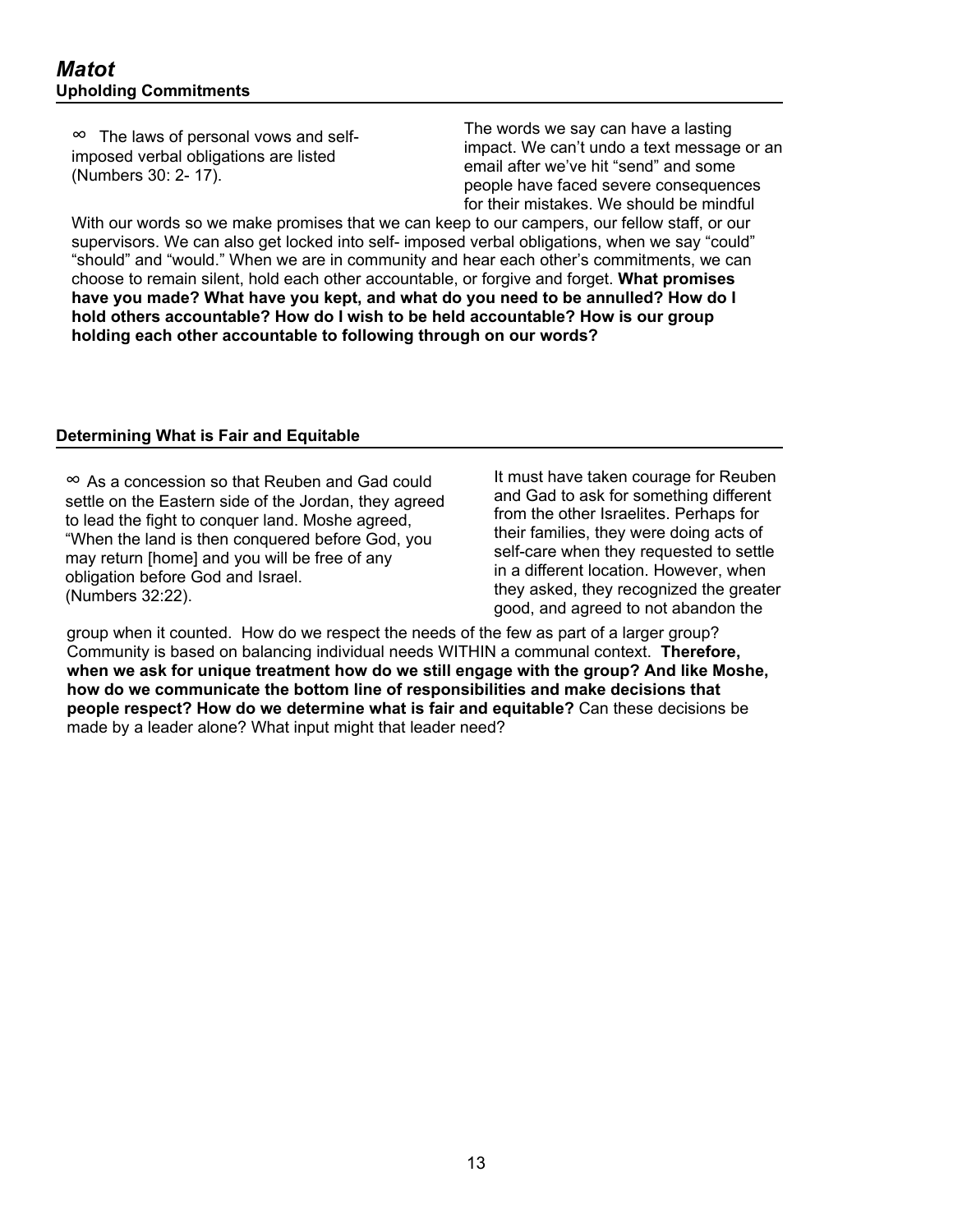∞ "You must designate towns which shall serve you as refuge cities, to which a murderer, who killed a person accidentally, can flee" (Numbers 35:11).

At this point in the summer, it is inevitable that mistakes were made. If it feels like walls are tumbling down in the place that you love, and great clouds

are rolling in over the hills bringing darkness from above, you may wonder, "How am I going to be an optimist about this? And where do we begin?" Bastille's song Pompeii describes this feeling of confusion and frustration, and suggests that it almost feels like we've been here before. In other words, mistakes continue to happen, and we need to have a plan, or a system, for responding. The Torah doesn"t suggest that murders are OK, but having a city of refuge gives the community a chance to pause and breathe so they can seek justice. **In our community, how do we respond to pressure, mistakes, and crises? How do we preserve and nurture this utopia, and make learning from mistakes part of the picture?** How do you pause? How do you ask for space?

#### **Recognizing our Strengths**

∞ Completion of the book of Numbers: "These are the commandments and laws that God instructed the Israelites through Moshe in the West Plains of Moab on the Jericho Jordan" (Numbers 36:13).

With the completion of reading a book of the Torah we say, "*Chazak, chazak, v'nitchazek*" - Be strong be, strong, and may we be strengthened! On this occasion it is great to reflect on our strengths because there is something

that we are each an expert at. We are more than just a piece in the games. **What are the strengths of the community we have built together? What strengths do I hold that benefit my camp community? What strengths do others hold that our community needs to leverage?**

**Maybe make a strength chart? Give each person a piece of paper and have them write their name and a strength, then pass it to their left, and continue doing this until everyone has written on all the papers. Encourage campers to write different strengths on different papers. When you receive your original paper again, discuss, as a group, how your strengths can be used in concert.**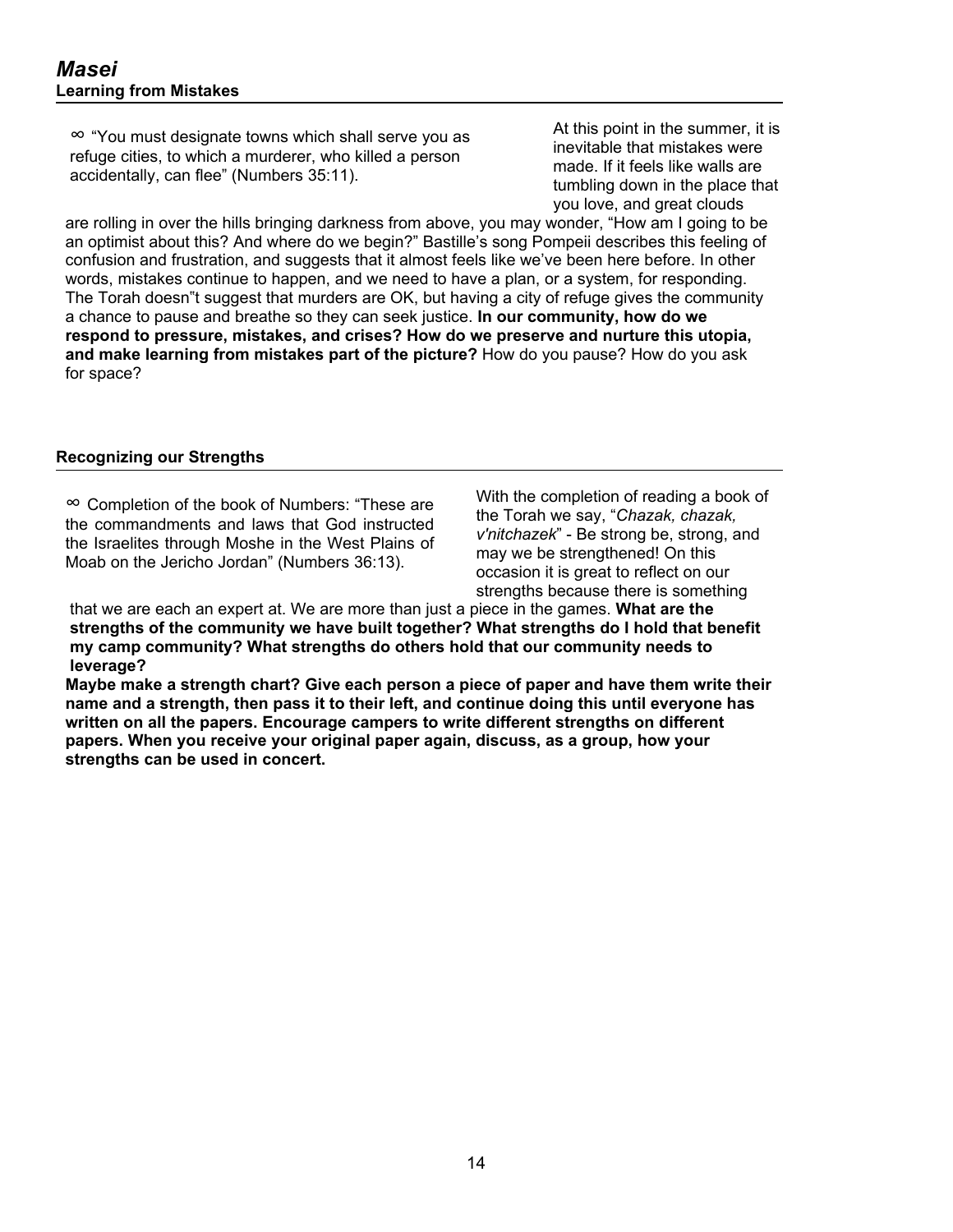∞ Moshe recounts the history of the 40 years from after the 2nd Tablets (Deuteronomy 1:1- 18), but then moves them along: "*Rav lachem shevet"-* Enough of your dwelling by this mountain- journey "to the Amorite mountain", and "come and possess the land"

In Hebrew, Deuteronomy is called *Devarim*, words. In this section, most of the book is a repetition of the previous books of the Torah. The act of putting something into words and retelling a story transforms history into memory.

It was important to hear this message right before the encouragement to begin the next journey. **What stories will we tell about this summer in 6 months? 2 years? 10 years? What part of our shared experiences did we inherit and which did we create? Think of the game telephone. How might your stories be distorted by the passage of time or the impact of these you tell? How will you tell these stories to your parents, siblings, friends from home? Which stories really matter?**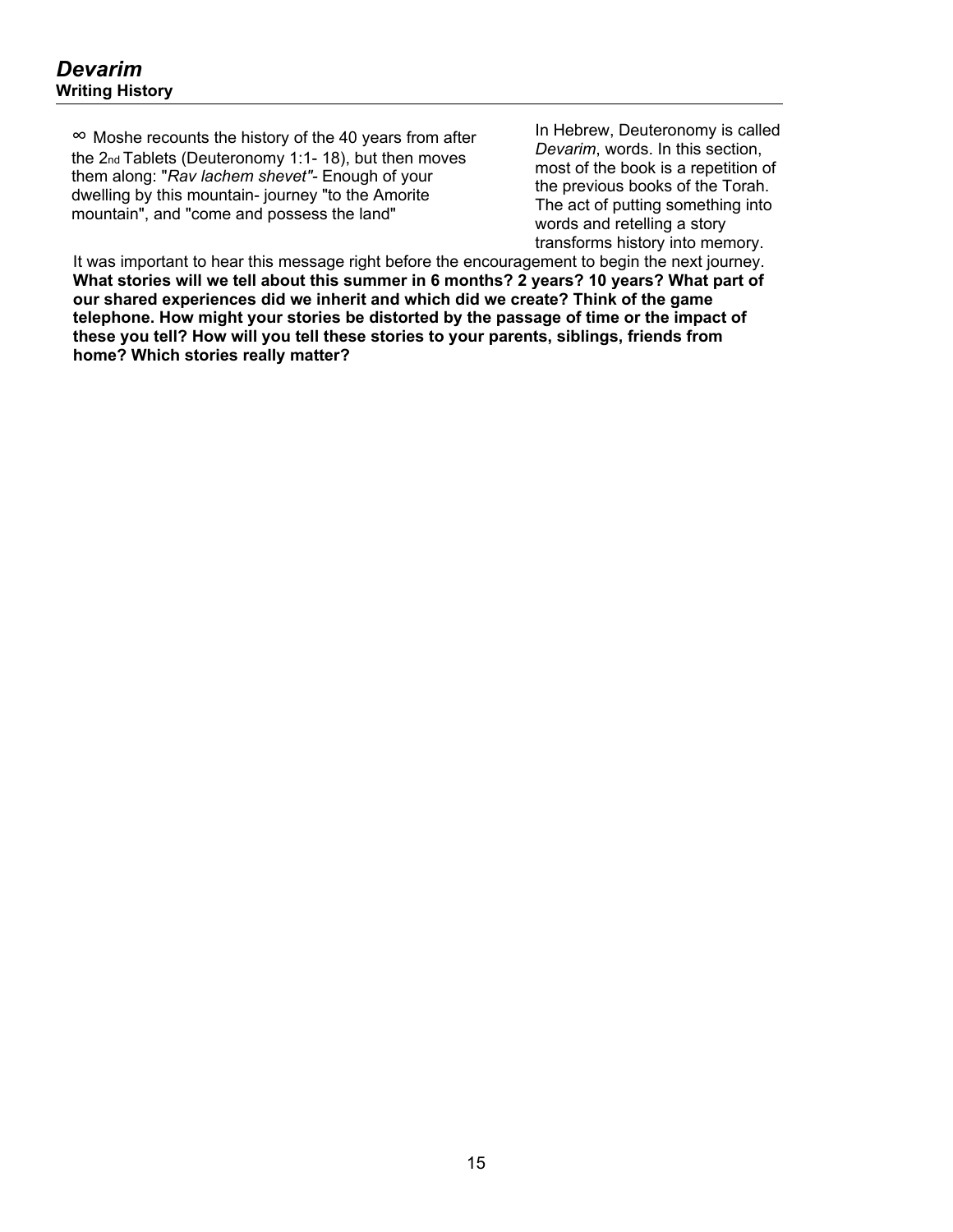∞ Moshe looks over to the other side of the Jordan

There comes a time when leaders see the end of their journey; as we reach the end of a phase, we may not be able to finish what we started –

personally, with campers, and with our programs. Just because our hands aren"t full doesn"t mean we should check out[.](https://www.youtube.com/watch?v=hUNOQdRbpqA) Echosmith 's [song March Into the Sun](https://www.youtube.com/watch?v=hUNOQdRbpqA) reminds us to keep up positive energy even if it feels like we are sitting on our hands: "with hands in our pockets, this doesn"t have to be our last dance. With hands in our pockets, this world doesn"t have to end. No grand finale. Hands in our pockets, we"ll march into the sun." We can still lead our community as they march into the sun.

**What's your dance move going to be, while you dance into the sun? If you could leave one more message, make one more impact, what will it be? Is this a principle you could use as a guidance for decisions and behavior going forward?**

#### **Reflect and Remember**

∞ *"Pen Tishkach et hadvarim asher rau einecha*"- Only beware for yourself and greatly beware for your soul, lest you forget the things that your eyes have beheld and lest you remove them from your heart all the days of your life, and make them known to your children and your children's children. *Citation needed here.*

The American Authors Song "Best Day [Of My](https://www.youtube.com/watch?v=Y66j_BUCBMY) [Life"](https://www.youtube.com/watch?v=Y66j_BUCBMY) relishes that moment of feeling on top of the world; we dreamt big, we reached high, and we may have actually danced with monsters through the night. **Before we wake, how will we make sure that we don't forget what we experienced? With things looking up, and the end**

**in sight, how will we ensure that what we built will stick?** How do you elevate what matters, rather than focusing on the small stuff?

#### **Faith**

∞ Here we have the first paragraph of the *Sh'ma* (Deuteronomy 6: 4- 9).

Why do we cover our eyes when we say the *Sh'ma*? There are a number of reasons, but it is interesting that so many of us know to do it, but do not necessarily know why

we do this. One explanation is that for the Jewish creed, there is a presumption that God has no form. So our deepest faith is in something that we will never experience with our eyes. In covering our eyes it is as if we are saying, "I believe in You/you even when I do not see You/you". **To what degree is this true for us in other relationships in our lives? Do we trust our staff members even when we do not have an eye on them? Do we trust our campers even when we do not have an eye on them? Do we feel like we are part of this community even when we do not see each**

**other? Is camp part of our lives even when we are not here on site?** What creates relationships of trust? It's important to note that trust isn't binary -- it's not that I trust you or don't trust you. Actually, trust is specific: I trust you with this and not with that. I trust you to put your clothes away, but not to drive the cart; I trust you with this secret about me but not with every secret.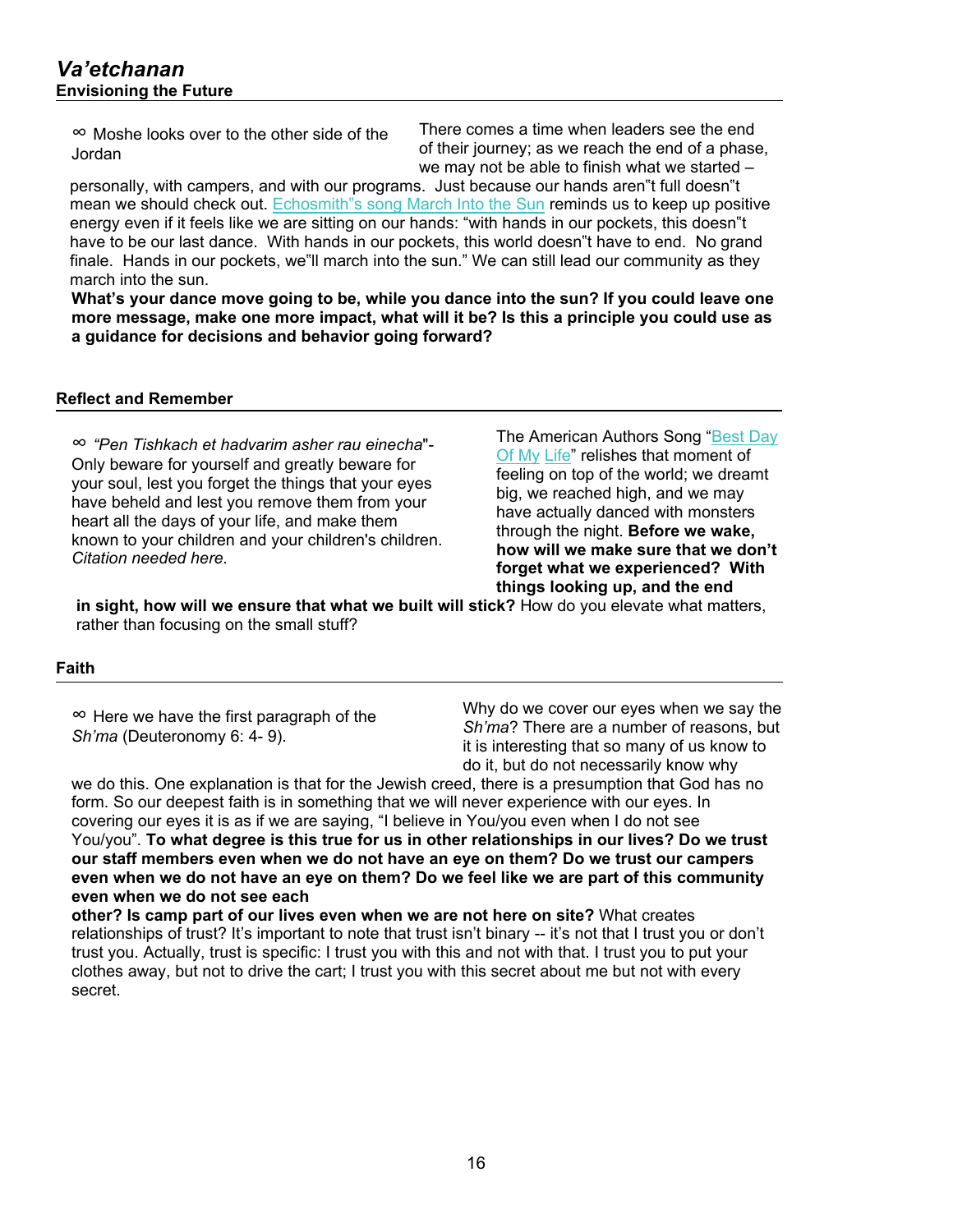#### **Adapting to Change**

∞"And the Lord spoke to me, saying,You have circled this mountain long enough; turn northward." (Deuteronomy 2: 2-3)

They -- and we -- are always on journeys. They are moving towards the promised land. We are moving forward in our lives, from childhood to adulthood, ignorance to learning, relationship to

deeper relationship. Journeys are complicated. They demand that we adapt. Humans don't like to change. We adapt slowly to new ideas, new experiences. Even this far into camp, new things can throw you. But new things can help us to grow. New experiences allow us to see how strong we are, how capable we are. And these muscles will help us to adapt more easily in the future. Struggling isn't bad. It's just struggling and growing.

**What are recent changes you have struggled to adapt to? Why do you think that is? How about a change that has been easier for you to adopt? And, why might it have been easier for you?**

#### *Ekev*

#### **Supporting Each Others' Boundaries**; **Building Intentional Culture; Delegation**

∞Moshe reviews the incident of the Golden Calf. (Deuteronomy 9:1-29)

The Golden Calf Incident (GCI) is an amazing case study in a dysfunctional group. One interesting aspect of the GCI

is Moshe"s absence. Thinking back to last week, what can we posit about his trust of the people? Maybe being trusted is a lot of responsibility! How we do (or don't) support one another's' needs for time off can impact camp culture favorably, or otherwise. **Can the supervisor take a day off? If we cannot, what are the implications? What are the needs of the group and who can meet these needs so the supervisor can take a day off? How do we welcome the supervisor back after the absence?** How do we build enough trust to leave things in other people's hands? ANd how do we rebuild trust when things don't go as we would have hoped?

#### **Moshe wants to enter the land of Israel, but God says no. It's for the next generation.**

∞But command Joshua and strengthen him and encourage him, for he will cross over before this people, and he will make them inherit the land which you will see. (Deuteronomy 3:28)

Jewish wisdom gives us this: "It is not incumbent upon you to complete the task, but neither are you at liberty to desist from it." **How do you determine** 

**what is best for you to do yourself versus what you pass on to others? How do you assess what type of leadership a circumstance needs?**

**How do you imagine Moshe felt when he heard he would not enter the land? Was he angry? Relieved? Exhausted? What happens when we feel cheated of experiences -- a college I didn't get into, a prom I can't attend, a party I wasn't invited to? How can we accept these disappointments, recognizing both that we are entitled to feel and that we are not entitled to get everything we want?**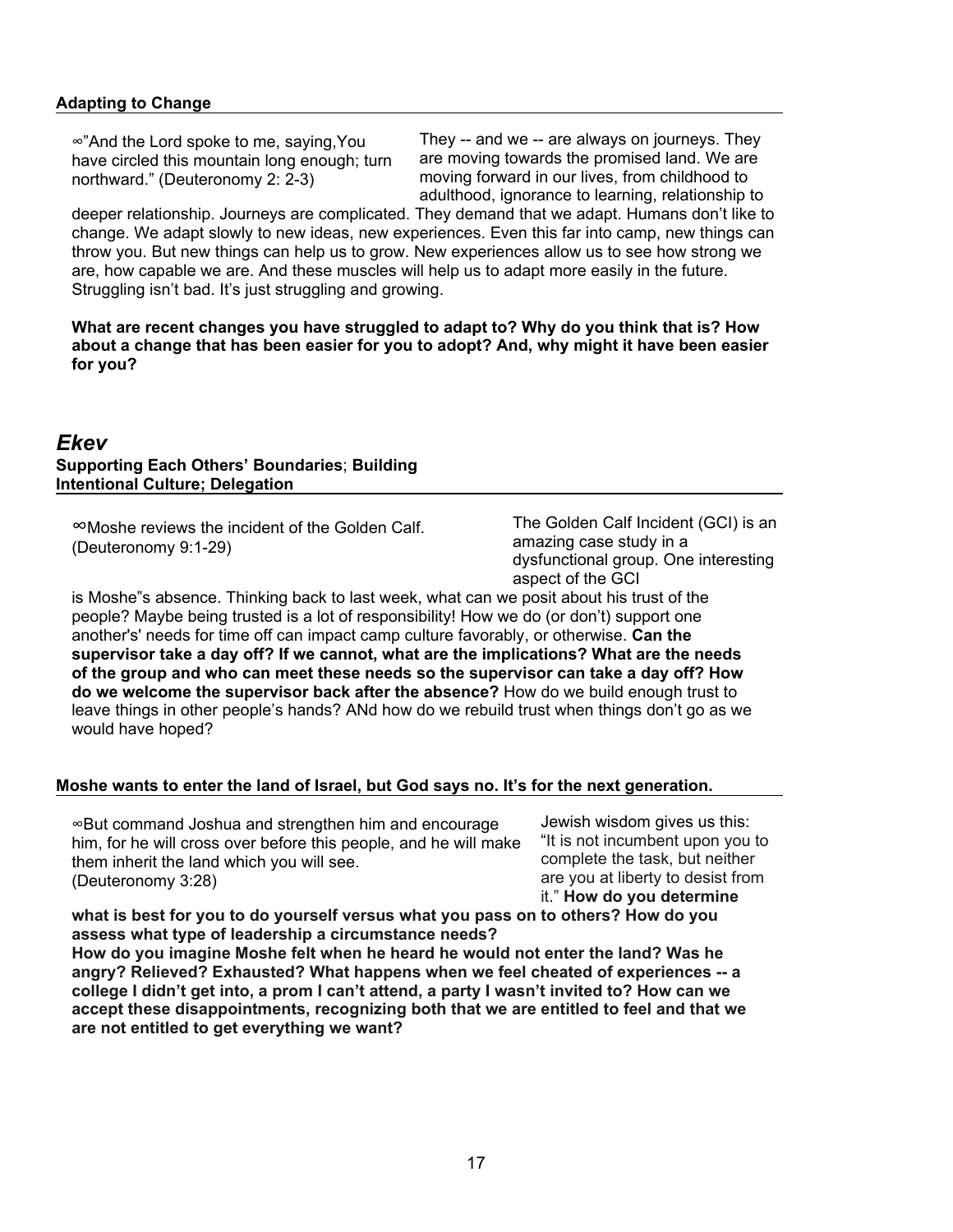∞ Did ever a people hear God's voice speaking out of the midst of the fire as you have heard, and live? (Deuteronomy 4:33)

 **When do you hear God's voice? In music? Nature? Friendship? Camp? Is it just that you're listening then, or is God's voice louder or softer in some places? If you hear God's voice at camp, how do you bring it home?** 

**SUMMER EVENTS[3](#page-19-0)**

If you have ideas for this section please submit them to [avi@jewishcamp.org](mailto:avi@jewishcamp.org)

<span id="page-19-0"></span><sup>&</sup>lt;sup>3</sup> While we did not finish this section for summer 2022, we left this in here to inspire you and get your help in producing content for future iterations of this resource.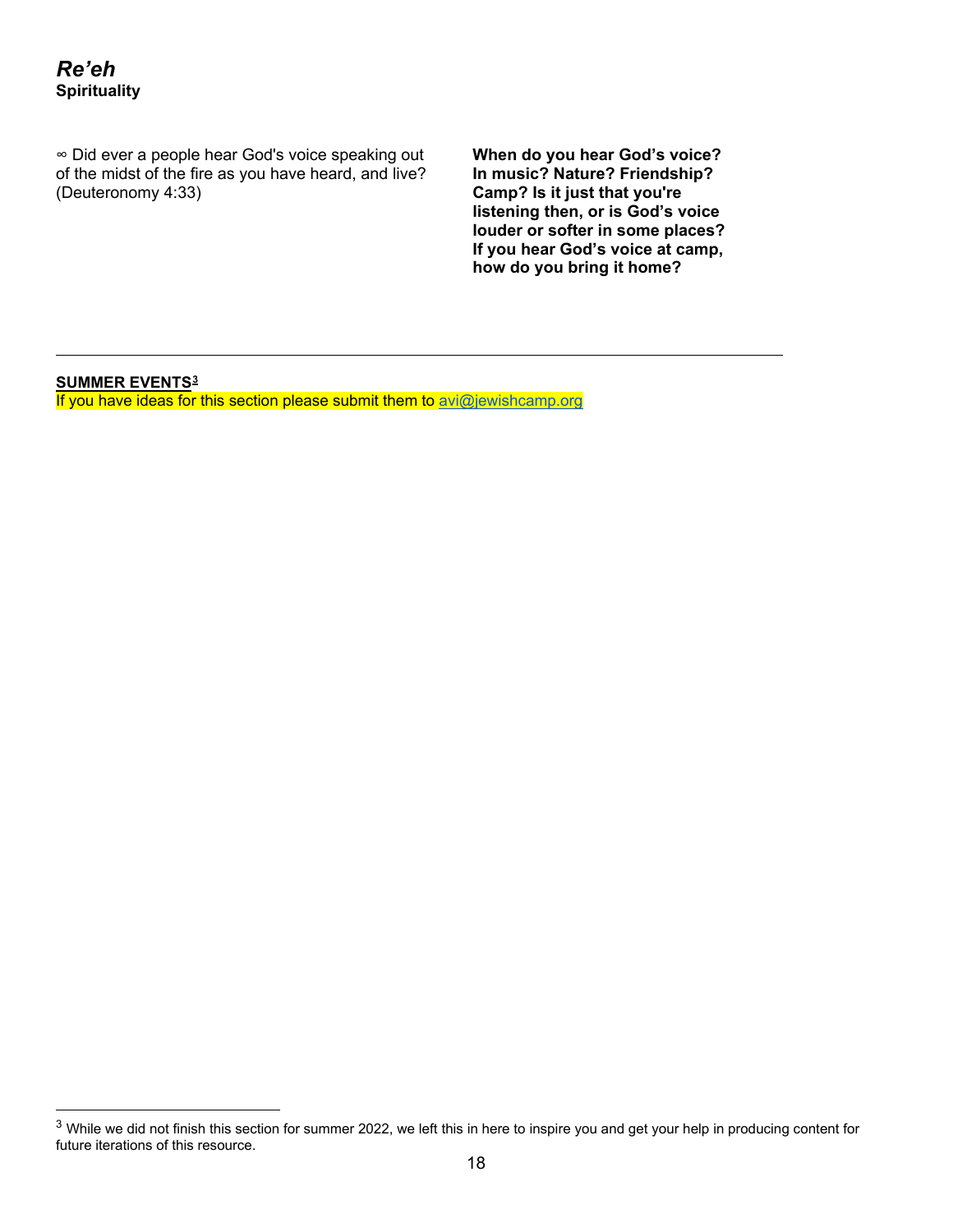### **BONUS MATERIAL**

### **THE GLORY OF FRIENDSHIP IN A TIME OF ISOLATION**

Ralph Waldo Emerson wrote:

The glory of friendship is not the outstretched hand, not the kindly smile, nor the joy of companionship; it is the spiritual inspiration that comes to one when you discover that someone else believes in you and is willing to trust you with a friendship.

In response to Covid-19 we have been forced to shelter in place and stay six feet apart. We live beyond reach of outstretched hands and the kindly smiles are hidden behind masks. During this time of social distancing we are literally and figuratively out of touch. While virtual connections are important, they are fundamentally not equal. We might even doubt if we are worthy of friendship. Covid-19 has reminded us of the essential value of relationships.

In thinking about the perils of isolation I got to thinking about Honi the Circle Drawer. As the story goes, one day Honi was journeying and he saw a man planting a carob tree. Honi asked him how long it would take for this tree to bear fruit. The man replied: 70 years. Incredulous of his motives in that the man would not see the fruit of his labor, Honi asked why he was planting the tree. The man replied: As my forefathers planted these for me so I too plant these for my children. The story could have ended there but it goes on:

∞Honi sat down to have a meal and sleep overcame him. He went into sleep and he was sheltered by the mountain and he continued to sleep for 70 years. When he awoke he saw a man gathering the fruit of the carob tree and he asked him, Are you the man who planted this tree? The man replied: I am his grandson. Thereupon he exclaimed: It is clear that I slept for 70 years. He then caught sight of his ass who had given birth to several generations of mules and he returned home. He then inquired, Is the son of Honi the Circle-Drawer still alive? The people answered him, His son is no more, but his grandson is still living. Thereupon he said to them: I am Honi the Circle Drawer but no one would believe him. Honi then went to the House of Study and there he overheard the scholars say, The law is as clear to us as in the days of Honi the Circle Drawer for whenever he came to the House of Study he would settle for the scholars any difficulty that they had. Whereupon Honi called out, I am he. But the scholars would not believe him nor did they give him the honor due to him. This hurt him greatly and he prayed [for death] and he died. Rava said: Hence the saying, Give me friendship or death. (Taanit 23a )

On the surface, this Rip Van Winkle story is about Honi being witness to the vision of the man planting the carob tree coming true. While Honi does see the man's grandchild gathering the fruit of his labor, he does not seem to internalize the message. Despite the miracle, Honi is unable to enjoy the fruit of his family or scholarship. For some reason being able to connect to his descendants or know that his teaching was still appreciated is not enough. Honi needs to be recognized, believed, and honored.

The meaning of this tale comes into focus with Rava's Patrick Henry-like coda. Give me friendship, or give me death! Despite living a long life full of miracles, alas this is a tragedy because Honi fails in his search for relationships. Hauntingly foreshadowing Maslow's Hierarchy of Needs, in this story, we see Honi meet his basic needs of food and shelter. He then moves on to meet his psychological needs of belonging and esteem with his family and then the House of Study. Unable to be seen for who he is, Honi falls short of self-actualization and dies. Ironically Honi does not die from old age, but rather from isolation.

In making sure that we survived Covid-19, we turned inward to protect our basic needs. As we learn from Honi, that is not enough. We all need to be believed and honored for who we are. What will we find when we come out of our slumber if we do not invest in those relationships? We must reach out to sow the seeds of friendship, despite the extended time of social isolation. While we may have diminished social skills, our connections with each other are part of what makes us human. It might take a long time to bear fruit, but each of us is worthy of the glory of friendship.

#### **Emerging from the Cave**

How are our families coping in and out of isolation? As disruptive as Covid has been, emergence might pose an even bigger shock to our family systems. In reading Betsy's writing about families, I was brought back to an important story about Rabbi Shimon Bar Yochai and his son. According to the version in the Talmud Bavli, to avoid an existential threat Rabbis Shimon and Eleazar hid in a cave, whereupon a carob-tree and a spring miraculously appeared there. In order to spare their garments they sat naked in the sand, in consequence of which their skin became covered with scabs. At the end of twelve years the prophet Elijah announced to them the death of the emperor, and the consequent annulment of the sentence of death against them. When they came forth and observed people occupied with quotidian pursuits to the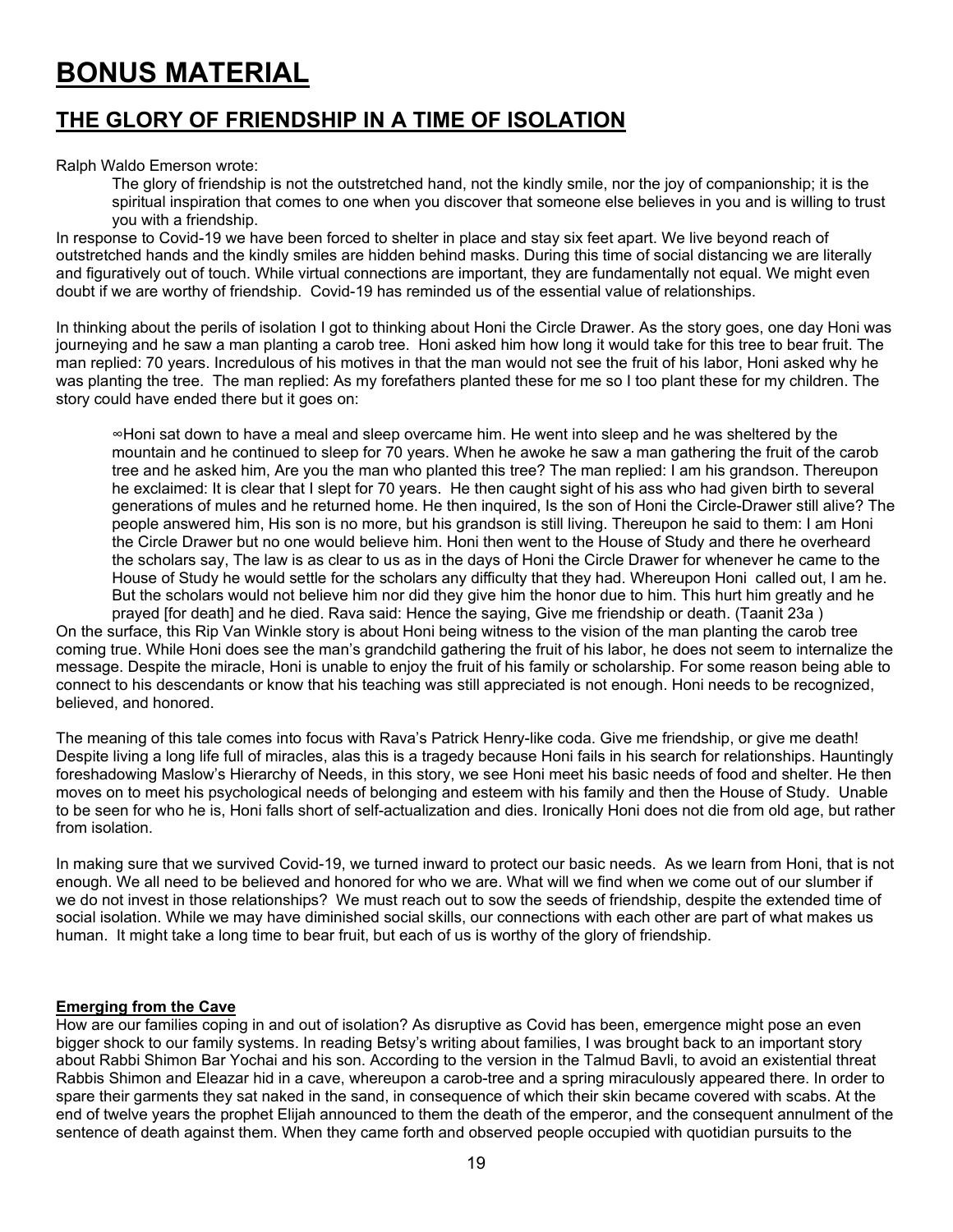neglect of the Torah, and, being angered thereby, burned the world with their glances. A Divine Voice ordered him to return to the cave, where they remained twelve months longer. There we read:

#### ∞ **The Divine Voice went out and said** to them: **Emerge from your cave. They emerged. Everywhere that Rabbi Elazar would strike, Rabbi Shimon would heal.** Rabbi Shimon **said to** Rabbi Elazar: **My son, you and I suffice for the** entire **world,** as the two of us are engaged in the proper study of Torah. (Shabbat 33b)

As we emerge from Covid we have the opportunity to reflect on our family relationships in the womb-ful isolation in our homes/caves. There is no doubt that we will burn things up as we emerge. As staff members and guardians we have to do our part to heal the world and the young people in our care. But, we do not need to do it alone. We need to work with their synagogues, schools, and the rest of camp to support these young people. We need to help them regain perspective and agency so that our youth can fix themselves and this broken world. And most importantly we have to give each other the support that we need. We will suffice. We are enough. We need to believe that we can and will build back better.

#### **Making Meaning at Jewish Camp**

Coming out of the isolation of COVID, we are now more than ever aware of the importance of camp in the lives of our campers and staff members. In so many ways camp, with its focus on bunk, group-dynamics, being close, and being present, is the polar opposite of the social distancing we have become accustomed to over the last two years. The bubble of that intentional community can be incredibly healing for us as individuals and as a collective. At the same time, we must recognize that these are skills we may need to relearn and hone. We are not the people we were.

Now more than ever we know the force that camp has to socialize our campers, but have we realized the full potential of camp as an educational institution? Camp is fun and therefore we are reluctant to think of it as educational, lest camp get besmirched as being school. Education is a planned formal process of acquiring knowledge or skills and developing the powers of reasoning and and judgment. In contrast, we think that socialization is what happens in the in-betweenmoments of our lives. We are taught to think that socialization is an informal process which involves our getting in touch with our inner selves and how to get along with others. We are taught to think that formal education is serious while camp is fun. In fact the dichotomy between education and socialization is misplaced. Effective formal education is not nearly as planned as we might think. Effective socialization needs to be much more methodical in planning spontaneity.

In Hebrew we translate the word education as *chinuch,* but the reverse is not true. *Chinuch* cannot be translated simply into English as education. Proverbs instructs us *Chanuch*[4](#page-21-0) *LaNaar al Pi Darko* - to "Initiate a child in his way so when the child is old he will not depart from it" (Proverbs 22:6). Alternatively, when you move into a new house, you would invite people over to join you in celebrating a *Chanukat<sup>2</sup> HaBayit*,- a dedication of your new house. As we learn from *Rashi* – the premier Medieval Rabbinic Commentator – "the root *ChaNaCh*² means the beginning of the entry of a person or an implement into the craft in which he/it is destined to stay" (*Rashi* on Genesis 14:14). It follows that *Chinuch*- Jewish education – is truly about dedication and initiation.

Camp is a special learning environment with a very tight "learning loop", a holistic cycle where the camper pays attention to the counselor because the camper wants to follow the counselor"s example and join the camp"s staff in the near future. In this sense the *chanichim*²- campers- are truly initiates to the larger learning project of camp. One goal of camp is to train the next generation of *madrichim*- counselors. The *chanichim* are being socialized to become educators.

But there is also danger here. What examples are we setting for children? Do we permit or encourage bullying, shame? Do we give disproportionate power to some groups of kids? Is our affection for some diminishing the self-esteem of others? This learning look has risks as well as rewards!

In retrospect, the transformative experiences that the *chanichim* remember seem to transcend the mundane formal dynamics of camp. *Madrichim*, especially those who were themselves initiates, are loathsome to look under the hood and understand the mechanics of how these experiences are engineered. If we are brave enough to reflect on what drives these transcendent experiences, we will find four main dynamics of how camp works. Role modeling, relationship building, rituals, and how we create context are important ways in which we communicate meaning in the educational platform we call camp.

<span id="page-21-0"></span><sup>4</sup> Same root as *chinuch*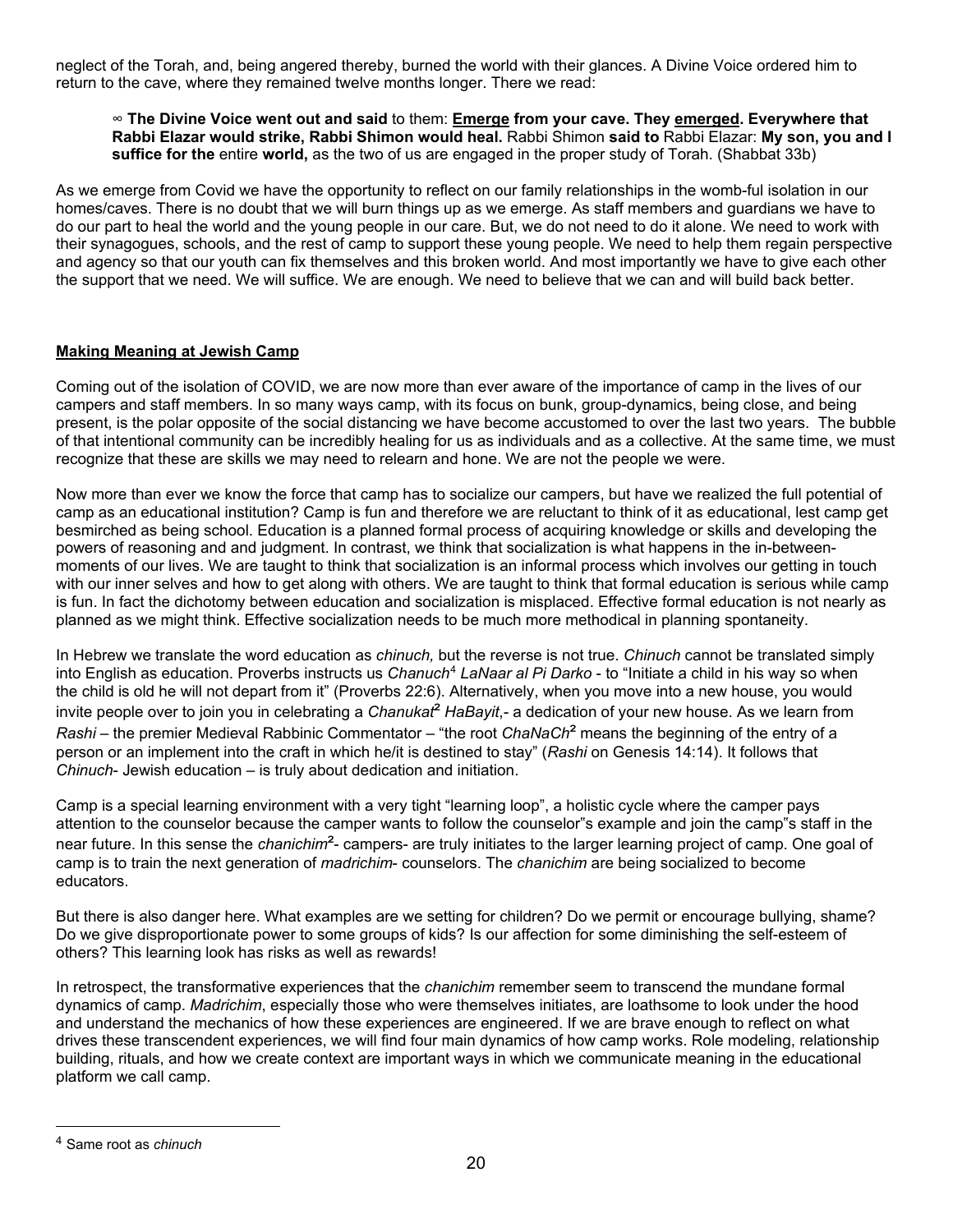#### **Role Modeling**

This learning "learning Loop" is founded in the campers wanting to imitate the staff. It is critical that the staff exemplify the camp"s values. This is a tremendous power in camping that needs to be used responsibly. Chanichim know if the people are crafting their experience from whole cloth. The staff is the fabric of camp.<sup>[5](#page-22-0)</sup> It is essential to hire, orient, and train staff according to the camp"s philosophy and Jewish Identity $^6$  $^6$ , and to invest in these teens to help them be the best they can be. Our staff are not simply workers -- they are the creators of the future. We must treat them as treasured shepherds.

#### **Relationships**

While the *chanichim* look up to the staff; their peers are going to be their community for life. Building and maintaining healthy relationships that reinforce the values of the camp are critical to sustaining the camp community among both campers and staff. The *Limud by the Lake* study by Dr. Amy Sales argued that relationships are essential elements of the camp experience.<sup>[7](#page-22-2)</sup> The recent study by Dr. Sales shows that ten years later this is diminished, but still a very significant factor. $^8$  $^8$ 

#### **Ritual**

While we tend to associate ritual with religion, camping is replete with its own rituals. While these camp rituals are not necessarily sacramental in nature, it does not mean that they are devoid of meaning. Are we using camp ritual to communicate the values of the camp? In understanding, creating, and enacting effective camp ritual, tradition and programming it is essential that the staff are intentional in their planning, designing, implementing and facilitating programs that challenge their campers to learn, grow, and develop as Jewish people. Understand that ritual is not simply repetition -- ritual is values driven and value producing. A ritual that looks like fun to some might be miserable for others. Do your rituals support the wellness of kids, or do they simply represent camp continuity? List the rituals that exist in your camp setting and evaluate their impact. What do you want to keep? Why?

#### **Jewish "ConText**" [9](#page-22-4)

Anyone who has spent any time at camp has experienced a certain degree of sanctity of space. There are other ways of creating meaning beyond reliance on the hallowed ground of the place where we do Havdalah or sports field. We also create a holy context by invoking our collective memory. Each of us needs a working knowledge and comfort in accessing Jewish history, culture, and textual traditions to effectively get our *chanichim* to join us in this "ConText". In many ways the simulated Jewish ConText has a more significant educational outcome than just relying on the physical context; these experiences that play with reality create life long memories. How do you bring values into your space? Do you act with intention?

While excellence in these dynamics might be second nature to some *madrichim*, the aspiration is that every camp professional consistently achieves excellence. Understanding how these dynamics work in camp enable the camp professional to utilize the platform of camp to communicate the values of their camp. Being disciplined in designing camp with the outcomes in mind will help make a good staff member into a great educator. Excellence in camp education will happen when we make the shift from intuition to intention.

In addition, if we share a common language for how camp works as an educational institution we will be able to share best practices across ideological and cultural divides more effectively. This sharing is not an effort to create homogeneity of Jewish camps or in their staff. Just as the variety of camps expands our capacity to connect with a larger range of families, the variety of camp staff members expands a camp"s opportunity to connect with more campers. Having an appreciation of the palate of how to paint does not mean we will all paint the same thing. On the

<span id="page-22-0"></span><sup>5</sup> To see great research into this within the Ramah system see Dr. Zachary Adam Lasker"s dissertation *The Camp Counselor as Educator and Role Model for the Core Jewish Values and Practices of the Conservative Movement (2009)*

<span id="page-22-1"></span><sup>&</sup>lt;sup>6</sup> Which means we must recognize our "named identity" mayor may not be our lived identity.

<span id="page-22-2"></span> $^7$  Sales, Amy and Leonard Sax. (2002) Limud by the Lake: Fulfilling the Educational Potential of Jewish Summer Camp. New York, NY: The Avi Chai Foundation.

<span id="page-22-3"></span><sup>8</sup> Look for Dr. Sales soon to be published a reflection on ten years after *Limud By the Lake* which will be titled *Extending the Tent and Strengthening the Tent Stakes: Growth and Change in Jewish Summer Camp*.

<span id="page-22-4"></span><sup>&</sup>lt;sup>9</sup> Foundation for Jewish Camp sees Jewish text writ large as being a critical component to building meaningful Jewish experiences so we accent the text in creating "ConText".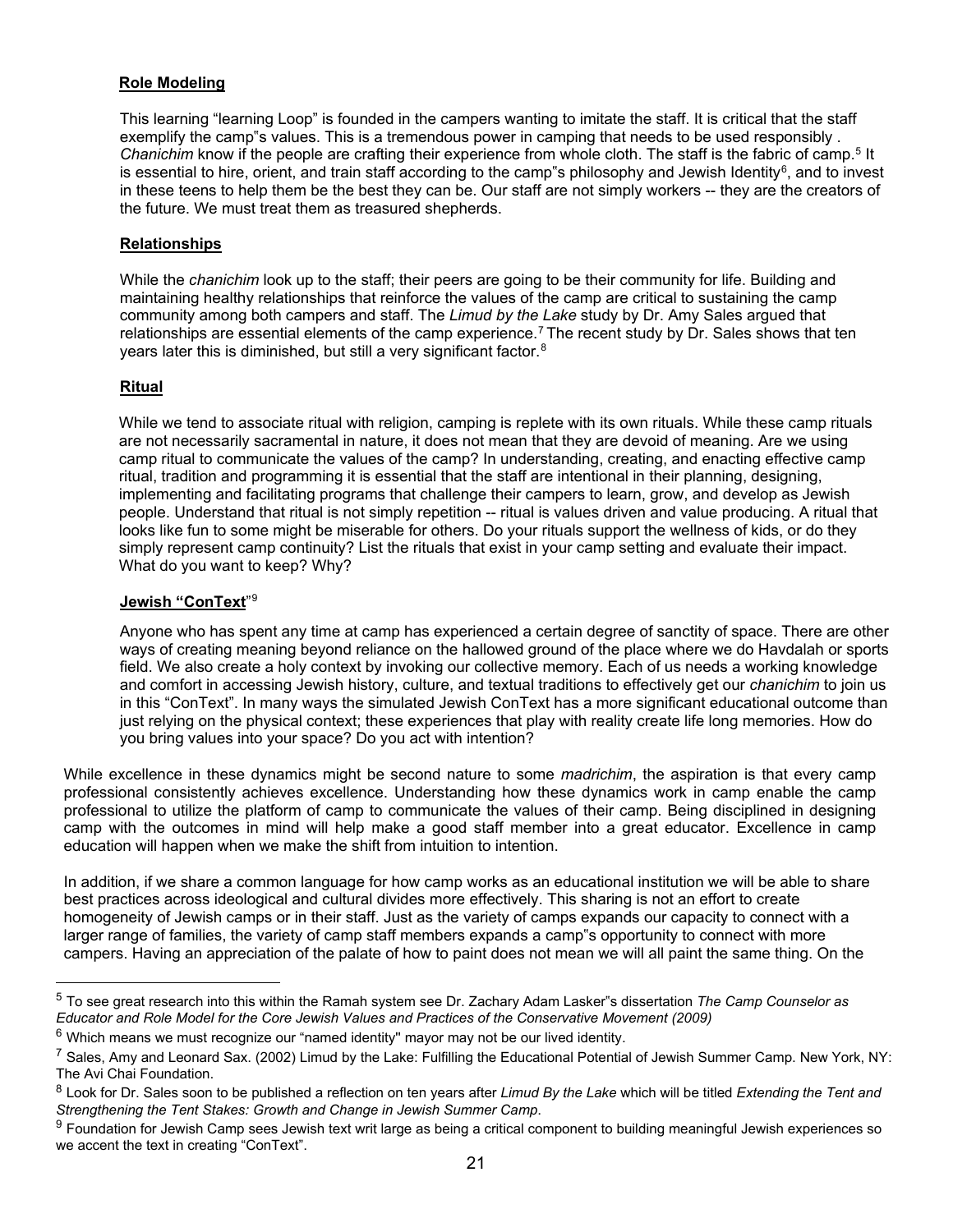contrary this sharing will help camp professionals deepen and differentiate experiences for the *chanichim*. Understanding the techniques without an understanding of camp"s mission, and vision is not helpful. For camp to be truly educational the staff needs to have a real appreciation and a sense of ownership of the objectives of the experience, and a sense of how their skills can impact this mission.

Perhaps the story of the Stone Cutters of Salisbury Cathedral best underscores the significance of putting the mission first. One version of the story goes:

On a foggy autumn day nearly 800 years ago a traveler happened upon a large group of workers adjacent to the River Avon. Despite being tardy for an important rendezvous curiosity convinced the traveler that he should inquire about their work. With a slight detour he moved toward the first of the three tradesmen and said "my dear fellow what is it that you are doing?" The man continued his work and grumbled, "I am cutting stones." Realizing that the mason did not wish to engage in a conversation the traveler moved toward the second of the three and repeated the question. To the traveler's delight this time the man stopped his work, ever so briefly, and stated that he was a stonecutter. He then added "I came to Salisbury from the north to work but as soon as I earn ten quid I will return home." The traveler thanked the second mason, wished him a safe journey home and began to head to the third of the trio. When he reached the third worker he once again asked the original question. This time the worker paused, glanced at the traveler until they made eye contact and then looked skyward drawing the traveler's eyes upward. The third mason replied, "I am a mason and I am building a cathedral." He continued, "I have journeyed many miles to be part of the team that is constructing this magnificent cathedral. I have spent many months away from my family and I miss them dearly. However, I know how important Salisbury Cathedral will be one day and I know how many people will find sanctuary and solace here. I know this because the Bishop once told me his vision for this great place. He described how people would come from all parts to worship here. He also told that the Cathedral would not be completed in our days but that the future depends on our hard work." He paused and then said, "So I am prepared to be away from my family because I know it is the right thing to do. I hope that one day my son will continue in my footsteps and perhaps even his son if need be." $^{\rm 10}$  $^{\rm 10}$  $^{\rm 10}$ 

It is a special stone cutter who understands that he is building the Salisbury Cathedral. It is a special *madrich* who understands that she is preparing a child for life. *Chinuch* is not about building temples or limited to imparting or acquiring of extrinsic knowledge, rather, it is a discovery of intrinsic wisdom. It was already there; it is just the process of awakening our awareness of its presence. *Chinuch* is truly helping the initiate dedicate him/herself to a cause. In camp the *chanich* is rarely motivated by the authority of the educator; rather they are moved by their role models, relationships, rituals, and life lived in a Jewish ConText to dedicate her/himself to live meaningful lives infused with Jewish values. To this end, the *madrich* needs to model connecting to his/her own "passion-based learning".[11](#page-23-1)

Though some *madrichim* loath to see themselves as educators, if they have the vision of the stone cutter building the Salisbury Cathedral they can be unmatched as educators. In Hallel<sup>[12](#page-23-2)</sup> we read:

#### *Even maasu habonim, hayta le'rosh pina***.**

The stone the builders rejected has become the cornerstone (Psalms 118:22)

Even if initially they might have rejected being educators, excellent *madrichim* understand that *chinuch* at camp is serious fun. They use these four dynamics of camping to communicate Jewish values to their *chanichim*. Together they build temples of meaning that last their whole lives. For every single c*hanich* there should be a *madrich* who can become that cornerstone<sup>[13](#page-23-3)</sup>.

<span id="page-23-0"></span><sup>10</sup> Girard J.P. and Lambert S (2007) "The Story of Knowledge: Writing Stories that Guide Organizations into the Future" *The Electronic Journal of Knowledge Management* Volume 5 Issue 2, pp 161-172.

<span id="page-23-1"></span><sup>&</sup>lt;sup>11</sup> Brown, John Seely and Richard P. Adler. (2008) Minds on Fire: Open Education, the Long Tail, and Learning 2.0 Available at *[http://foruminnova.files.wordpress.com/2007/12/minds\\_on\\_fire.pdf](http://foruminnova.files.wordpress.com/2007/12/minds_on_fire.pdf)*

<span id="page-23-2"></span> $12$  Hallel is a liturgical prayer of praise and thanksgiving

<span id="page-23-3"></span><sup>&</sup>lt;sup>13</sup> Started in 2003 the Cornerstone Fellowship, made possible by the generosity of the AVI CHAI Foundation, empowers third-year Jewish bunk counselors to view themselves as experiential Jewish educators.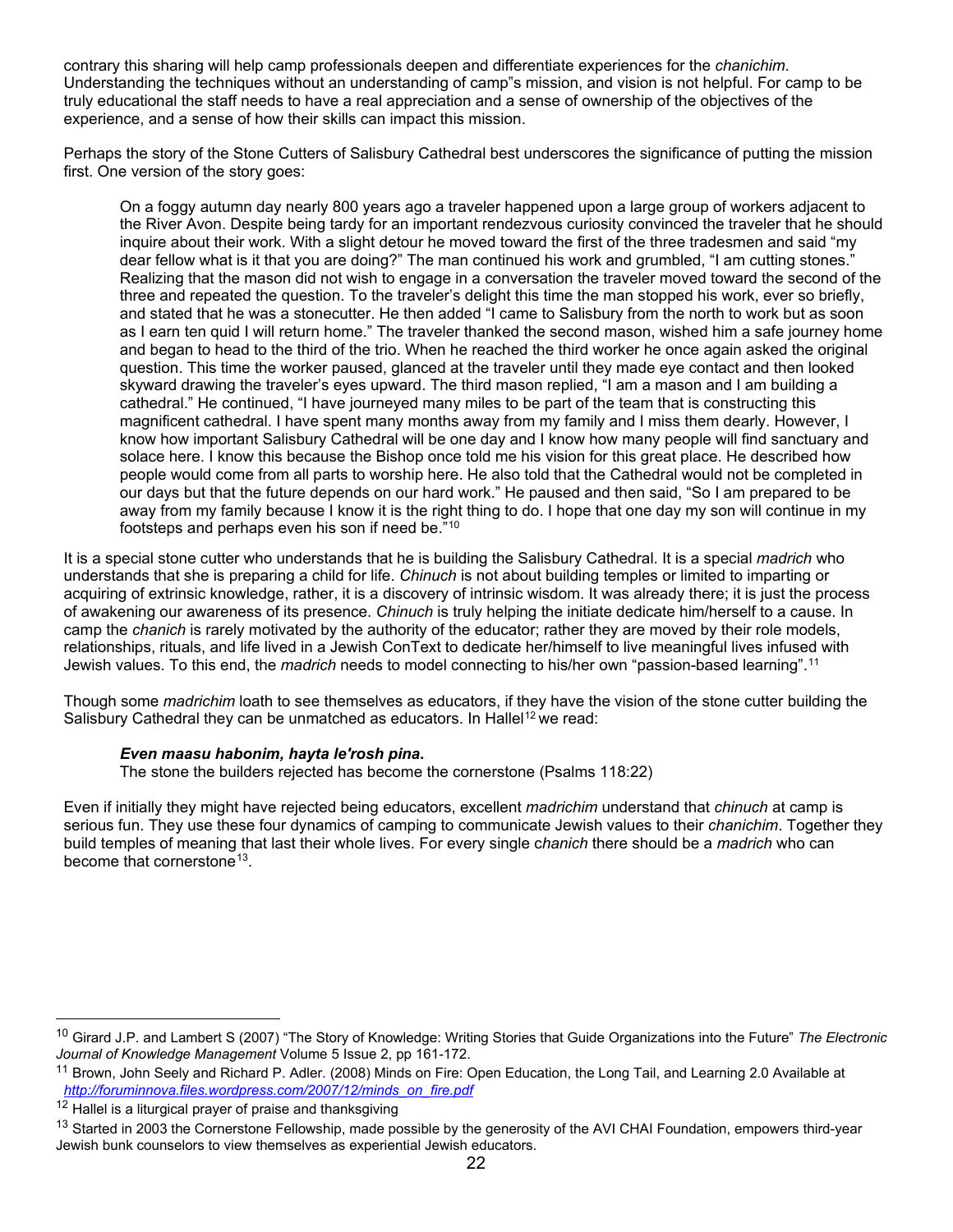### **MODALITY LEGEND**

We realize that in leading your staff and your campers there are many ways to engage them in Jewish wisdom. It could look anything from exploring text together in a book, to a discussion, to a sharing, etc. Here is a growing list of various ways you might frame the experience for your community. We might suggest some for the various segments, but you should feel free to adopt, adapt, or use any of these modalities for any of these tidbits or for any staff or camper meeting.

| G                 | Start with Why: Why are we doing what we are doing?                                                                                      |
|-------------------|------------------------------------------------------------------------------------------------------------------------------------------|
| $\infty$          | Text or quote to consider                                                                                                                |
| -w>               | <b>Bonus Information</b>                                                                                                                 |
| G                 | <b>Going Deeper</b>                                                                                                                      |
| G                 | Discussion around circle                                                                                                                 |
| ℁                 | Popcorn discussion                                                                                                                       |
| 0                 | Split into Chevruta - partners to study or discuss idea                                                                                  |
| $\bm{\mathsf{O}}$ | <b>Silent Meditation</b>                                                                                                                 |
| ♫                 | What song would connect to this idea?                                                                                                    |
| Ã                 | For Campers                                                                                                                              |
| <b>le</b>         | For Camp Staff Members                                                                                                                   |
| <b>C</b>          | What are opinions that are not being considered in the room                                                                              |
| 8                 | <b>Start Stop Continue</b>                                                                                                               |
| $\bm{\mathsf{O}}$ | In a place where there is no one, be the one - Perkey Avot                                                                               |
| П                 | <b>Recharger Activity</b>                                                                                                                |
| 63                | Devil Advocate                                                                                                                           |
| A                 | <b>Gratitude Practice</b>                                                                                                                |
| <b>ORE</b>        | Rose, Bud, Thorn: Name something good and bad that happened this last week and<br>something you are looking forward to this coming week. |
| Δ                 | What is the Delta? Are we making a difference                                                                                            |
| $\bullet$         | Pick a random modality                                                                                                                   |
|                   |                                                                                                                                          |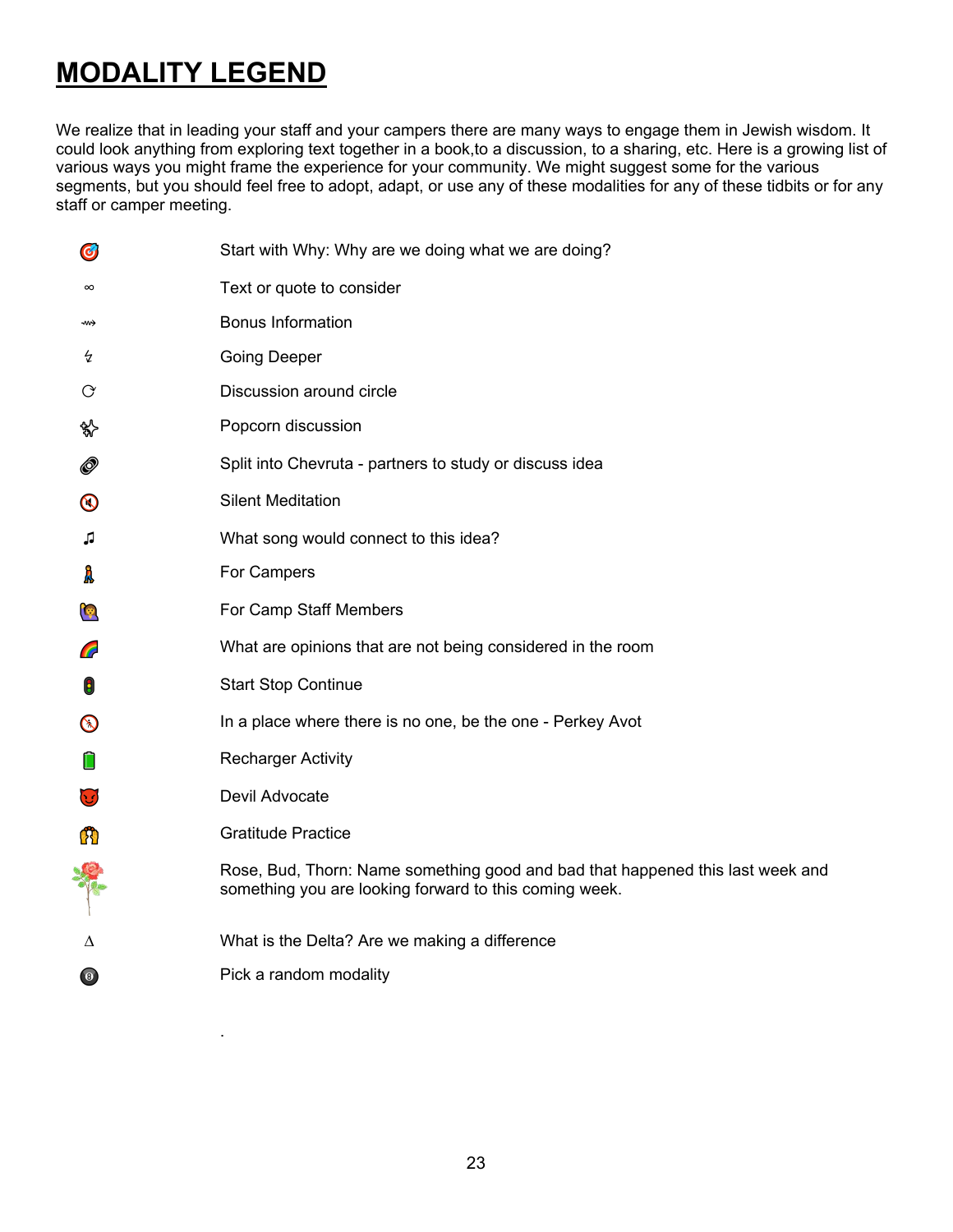### **BIOGRAPHIES OF AUTHORS**

Betsy Stone, Ph.D. is a Yale-educated psychologist. She has spent the pandemic at her dining room table, thinking, teaching and writing about trauma, teens and families, post-traumatic growth and wellness. She leads groups for clergy of different faiths as we navigate what our next normal will look like. Her website is [BetsyStonephd.com](https://www.betsystonephd.com/) 

Rabbi Avi Orlow is an educator with a love of irreverent, relevant, and revealing Torah. Avi is the Vice President, Innovation and Education at the Foundation for Jewish Camp. Avi has a BA in religious studies from Columbia University and was ordained in the charter class of Yeshivat Chovevei Torah, the open Orthodox rabbinical school. He blogs religiously a[t](http://saidtomyself.com/) [saidtomyself.com](http://saidtomyself.com/)